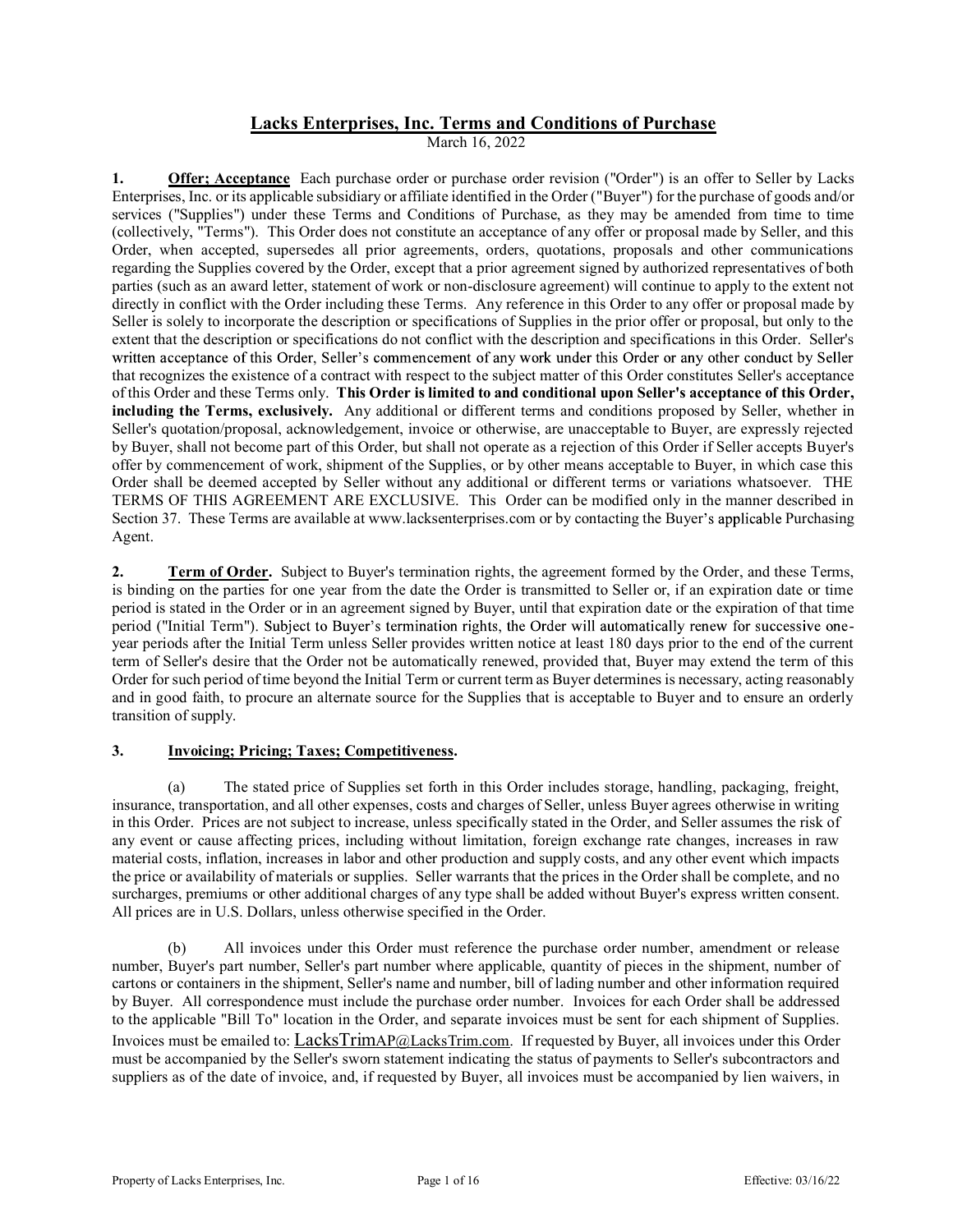form satisfactory to Buyer, executed by Seller and Seller's subcontractors and suppliers. Buyer may return incorrect invoices or related documents.

 (c) Payment will be made against correct invoices and documentation provided to Buyer in compliance form satisfactory to Buyer, executed by Seller and Seller's subcontractors and suppliers. Buyer may return incorrect invoices or related documents.<br>
(c) Payment will be made against correct invoices and documentation provi timely payment for any Supplies, Seller shall provide written notice to Buyer and the opportunity to cure the nonpayment within fifteen (15) days after Buyer's receipt of the notice. In no event shall Seller be entitled to any interest, late charges, premiums, finance charges or any other fees, including attorneys' fees, for any late payments by Buyer.

 (d) The stated price set forth in this Order (unless Buyer otherwise agrees in writing in this Order) also includes all applicable taxes, excises, duties, tariffs, value added tax (VAT), and other governmental impositions, and Buyer shall not be liable for any business activity taxes or taxes on or measured by net income, including without limitation the Michigan Single Business Tax.

Seller shall indemnify and hold Buyer harmless for Seller's failure to pay any wages, benefits, taxes or other compensation or amounts owed by Seller on account of the Supplies.

 (f) Seller represents and warrants that the prices (and related commercial terms and conditions) of Supplies are, and will assure that such prices (and related terms and conditions) remain, no less favorable to Buyer than any price (and related commercial terms and conditions) which Seller presently, or in the future, offers to any other customer (including any Customer as defined in Section 16) for the same or similar goods and/or services for similar quantities. If Seller offers a lower price (or other commercial terms more favorable to Seller's customer) for the same or similar goods and/or services to any other customer during the term of this Order, then Seller will immediately offer Buyer the same price (and related commercial terms and conditions) as offered to the other customer. Seller also represents and warrants that the Supplies will remain competitive in terms of price and related commercial terms and conditions, as well as in terms of technology, quality and delivery, with substantially similar goods and services available to Buyer from other suppliers.

 (g) Seller represents and warrants to Buyer that Seller will fully disclose to Buyer, and give Buyer the full and sole benefit of (unless otherwise expressly agreed by Buyer following disclosure thereof by Seller), any and all discounts, refunds, rebates, credits, allowances or other financial or related incentives or payments of any kind to be provided or agreed to be provided by Seller (or any affiliate thereof) to any direct or indirect customer of Buyer (or any affiliate of such customer) and relating in any way to, and/or based on or determined, in whole or in part, with reference to Buyer's purchases of Supplies from Seller under the Order.

# 4. Quantities; Delivery

(a) Quantities listed in this Order as estimated are Buyer's best estimate of the quantities of Supplies it might purchase from Seller for the contract term specified in this Order. Seller acknowledges that any estimates or forecasts of production volumes or program durations, whether from Buyer or the Customer, are subject to change from time to time, with or without notice to Seller, and shall not be binding upon Buyer. Unless otherwise expressly stated in the Order, Buyer makes no representation, warranty, guaranty or commitment of any kind or nature, whether express or implied, to Seller in respect of Buyer's quantitative requirements for the Supplies or the term of supply of the Supplies. immediately offer Royer the same price (and related commercial terms and conditions) as office and related<br>conmercial terms and conditions, as well as in terms of technology, quality and delivery, with substantially simila

zero, "blanket order", "as released", "as scheduled", "as directed", "subject to Buyer's production releases", or stated in a similar fashion, then, in consideration for ten US dollars (US\$10.00), the payment of which shall be made by Buyer upon the termination or non-renewal of this Order, Seller grants to Buyer an irrevocable option during the term of this Order to purchase Supplies in such quantities as determined by Buyer and identified as firm orders in material authorization releases, manifests, broadcasts or similar releases ("Material Authorization Releases") that are transmitted to Seller during the term of this Order, and Seller shall deliver such quantities on such dates and times at the price and on the other terms specified in this Order; provided that Buyer shall purchase no less than one piece or unit of each of the Supplies and no more than one hundred percent (100%) of Buyer's requirements for the Supplies. All references herein to "this Order" shall include any Material Authorization Releases. If this Order covers services,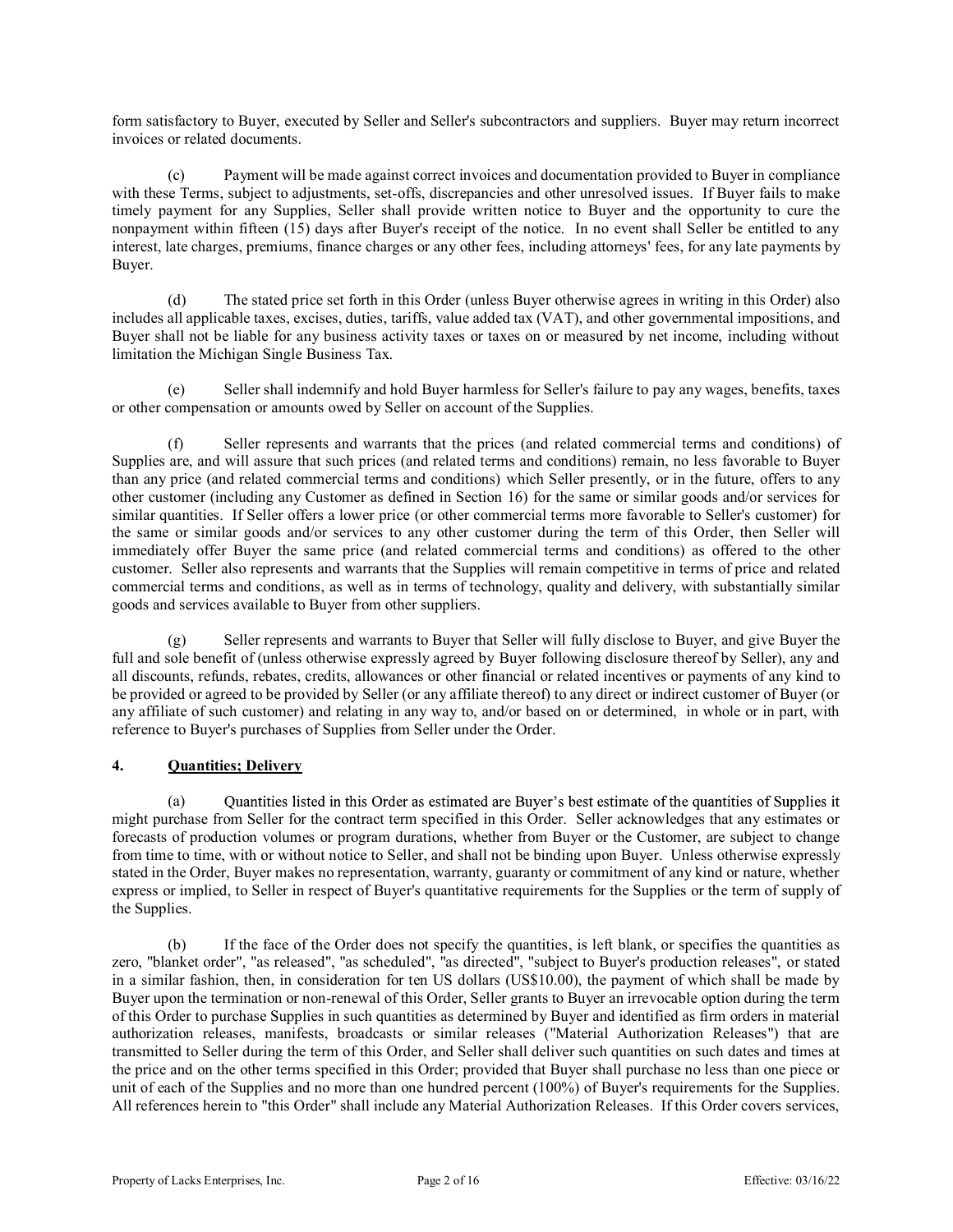Buyer is required to purchase such services to the extent expressly stated in a Statement of Work signed by Buyer. Unless expressly stated on the face of this Order, Buyer is not required to purchase Supplies exclusively from Seller. Buyer may require Seller to participate in electronic data interchange or similar inventory management program, at Seller's expense, for notification of Material Authorization Releases, shipping confirmations and other information. Seller acknowledges and agrees to accept the risk associated with lead times of various raw materials and/or components if they are beyond those provided in authorized Material Authorization Releases.

(c) Delivery of Supplies shall be F.O.B. Buyer's designated facility. Risk of loss and title pass from Seller to Buyer upon delivery to Buyer's designated facility, unless otherwise agreed to in writing by Buyer's authorized purchasing representative. Time and quantities are of the essence under this Order. Seller agrees to 100% on-time delivery of the quantities and at the times specified by Buyer, as set forth in this Order and related Material Authorization Releases. Failure to meet agreed delivery and quantities shall be considered a breach of this Order, and Seller shall pay to Buyer any damages or expenses imposed upon or incurred by Buyer, including without limitation, indirect, special, incidental and consequential damages and lost profits. Buyer may change the rate of scheduled shipments or direct temporary suspension of scheduled shipments, neither of which entitles Seller to modify the price for Supplies covered by this Order. Buyer is not obligated to accept early deliveries, late deliveries, partial deliveries or excess deliveries. Incoterms 2020, D.D.P. Buyer's designated facility, will apply to all shipments except those entirely within the USA, except as otherwise stated in an Order or these Terms.

 (d) In order to assure the timely delivery of Supplies, Seller will, upon written request by Buyer's authorized purchasing representative, manufacture goods in excess of Buyer's current Orders to serve as a reserve for shipment, at such inventory reserve level as may be set by Buyer from time to time, to meet Buyer's requirements and to meet any unforeseen delays due to any reason whatsoever. Until such item of Supplies is purchased by Buyer from Seller, the same shall remain the property of Seller, and shall be held by Seller at its sole risk and expense.

# 5. Premium Freight; Related Costs

 (a) Seller pays all premium freight costs over normal freight costs if Seller needs to use an expedited shipping method to meet agreed upon delivery dates due to its own acts or omissions. Seller pays any costs incurred by Buyer, including costs charged by Buyer's Customer(s) to Buyer, as a result of Seller's failure to comply with shipping or delivery requirements.

 (b) Buyer is not liable for premium freight costs, unless specifically agreed to in advance, in writing, by Buyer.

### 6. Packaging; Marking; Shipping; Disclosure; Special Warnings or Instructions

Seller agrees to: (i) properly pack, mark and ship Supplies in accordance with the requirements of Buyer, the involved carriers and the country of destination, (ii) route the shipments in accordance with Buyer's instructions, (iii) label or tag each package according to Buyer's instructions, (iv) provide papers with each shipment showing the purchase order number, amendment or release number, Buyer's part number, lot number, engineering revision level, Seller's part number (where applicable), number of pieces in the shipment, number of containers in the shipment, Seller's name and number, and the bill of lading number, and (v) promptly forward the original bill of lading or other shipment receipt for each shipment in accordance with Buyer's instructions and carrier requirements.

 (b) Seller will promptly provide Buyer with the following information in the form requested: (i) a list of all ingredients and materials in Supplies, (ii) the amount of all ingredients, and (iii) information concerning any changes in or additions to the ingredients.

 (c) Before and at the time the Supplies are shipped, Seller will give Buyer sufficient warning in writing (including appropriate labels on all Supplies, containers and packing, together with disposal and recycling instructions, safety data sheets and certificates of analysis) of any hazardous or restricted material that is an ingredient or part of the Supplies, together with any special handling instructions that are needed to advise carriers, Buyer and their employees how to take measures to prevent bodily injury or property damage while handling, transporting, processing, using or disposing of the Supplies, containers and packing. Seller agrees to comply with all federal, state, provincial and local laws and regulations pertaining to product content and warning labels, including without limitation the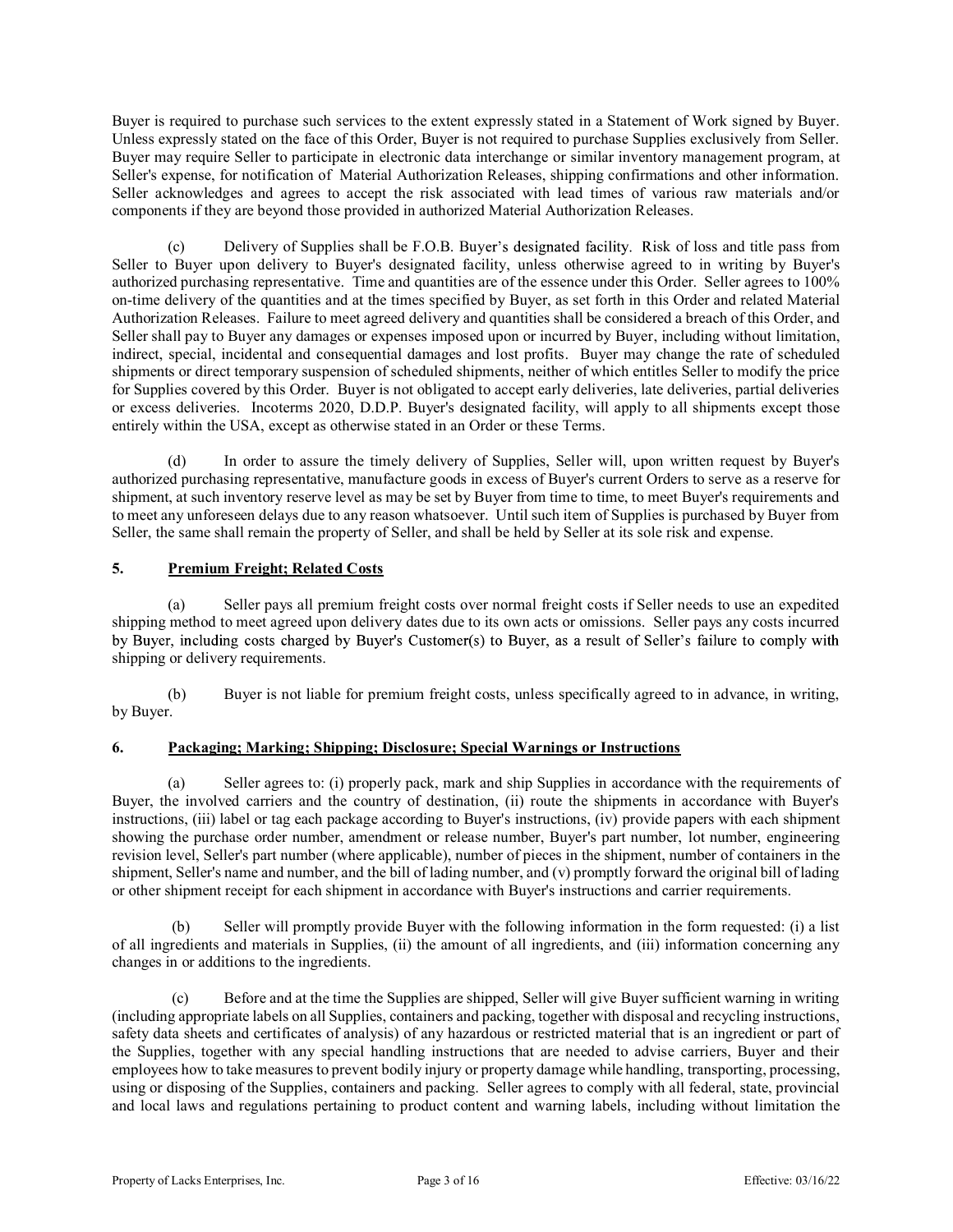Occupational Safety and Health Act, the U.S. Toxic Substances Control Act and European Union Directive 2000/53/EC.

(d) Seller will reimburse Buyer for any liabilities, expenses and costs incurred as a result of improper<br>
(d) Seller will reimburse Buyer for any liabilities, expenses and costs incurred as a result of improper<br>
packing, m packing, marking, labeling, routing or shipping or any noncompliance with the requirements under Section 6(c).

 (e) In no event will shipping documents attached to or contained in the shipment display pricing information or any of Buyer's proprietary information.

 (f) In the event that no packing requirements are provided by Buyer, Seller will pack the Supplies in accordance with the applicable AIAG packing requirement.

#### 7. Inspection; Non-Conforming Goods/Services; Audit

(a) Buyer may enter Seller's facility to inspect the facility, Supplies, materials, and any of Buyer's property covered by this Order. Buyer's inspection of Supplies, whether during manufacture, prior to delivery or within a reasonable time after delivery, does not constitute acceptance of any work-in-process or finished goods. Buyer's acceptance, inspection or failure to inspect does not relieve Seller of any of its responsibilities or warranties. Nothing in this Order releases Seller from the obligation of testing, inspection and quality control. If defective Supplies are shipped to and rejected by Buyer, the quantities under this Order will be reduced unless Buyer otherwise notifies Seller. Seller will not replace reduced quantities without a new Order or Material Authorization Release from Buyer. In addition to other remedies available to Buyer, (i) Seller agrees to authorize return, at Seller's risk and expense at full invoice price, plus transportation charges, within one (1) working day of Buyer's notification and to replace defective Supplies as Buyer deems necessary, and/or (ii) Buyer may have corrected at any time prior to shipment from Buyer's plant Supplies that fail to meet the requirements of this Order, and (iii) Seller will reimburse Buyer for all reasonable expenses that result from any rejection or correction of defective Supplies. Seller will develop and document corrective actions within a commercially reasonable period after receipt of a defective sample and will take whatever measures necessary to correct the defect. Payment for nonconforming Supplies is not an acceptance, does not limit or impair Buyer's right to assert any legal or equitable remedy, and does not relieve Seller's responsibility for latent defects. Upon reasonable notice to Seller, either Buyer or Buyer's Customer may conduct a routine audit at

 (b) During the term of this Order and for at least three (3) years following the later of: the last delivery of the Supplies; the date of the final payment to Seller under the Order; or the expiration of any applicable warranty periods for the Supplies or of any applicable governmental or industry required retention periods, Buyer has the right at any reasonable time to send authorized representatives to review/audit all pertinent documents, data, records and other materials in the possession or under the control of Seller relating to the Supplies, Seller's obligations under the Order, and any payments requested by Seller under this Order. During the foregoing period, Seller will retain all pertinent documents, data, records and other materials pertaining to the Supplies, Seller's obligations under this Order, and any payments requested by Seller under this Order. If a review/audit shows Seller's noncompliance with this Order, Seller will reimburse Buyer for any price discrepancy or other loss caused by its noncompliance, together with interest at an annual rate of 12% (or, if less, the maximum rate permitted by law) plus the cost of the review/audit. labe whatever measures no essessary to correct the delicit. Payment for monom forming Supplies is not an isocephenic, the delication of the delication for the material shapes in the material shapes in the delication facili

8. Payment Payment shall be made as set forth in this Order (or any related document(s) made part of this Order). If not otherwise specified, Buyer's payment will be made forty-two (42) days following the latest of the following dates: (i) date of Buyer's receipt of Seller's invoice; (ii) date of delivery of the Supplies in compliance with the terms of the Order; or (iii) date of acceptance of the Goods by Buyer. Buyer may withhold payment pending receipt of evidence, in the form and detail requested by Buyer, of the absence of any liens, encumbrances or claims on Supplies provided under this Order. Payment will be made in the currency expressly stated in the Order; if no such unless otherwise expressly agreed in writing by Buyer.

# 9. Changes

 (a) Buyer reserves the right to direct changes, or to cause Seller to make changes, to drawings, specifications, samples or descriptions of Supplies. Buyer also reserves the right to otherwise change the scope of the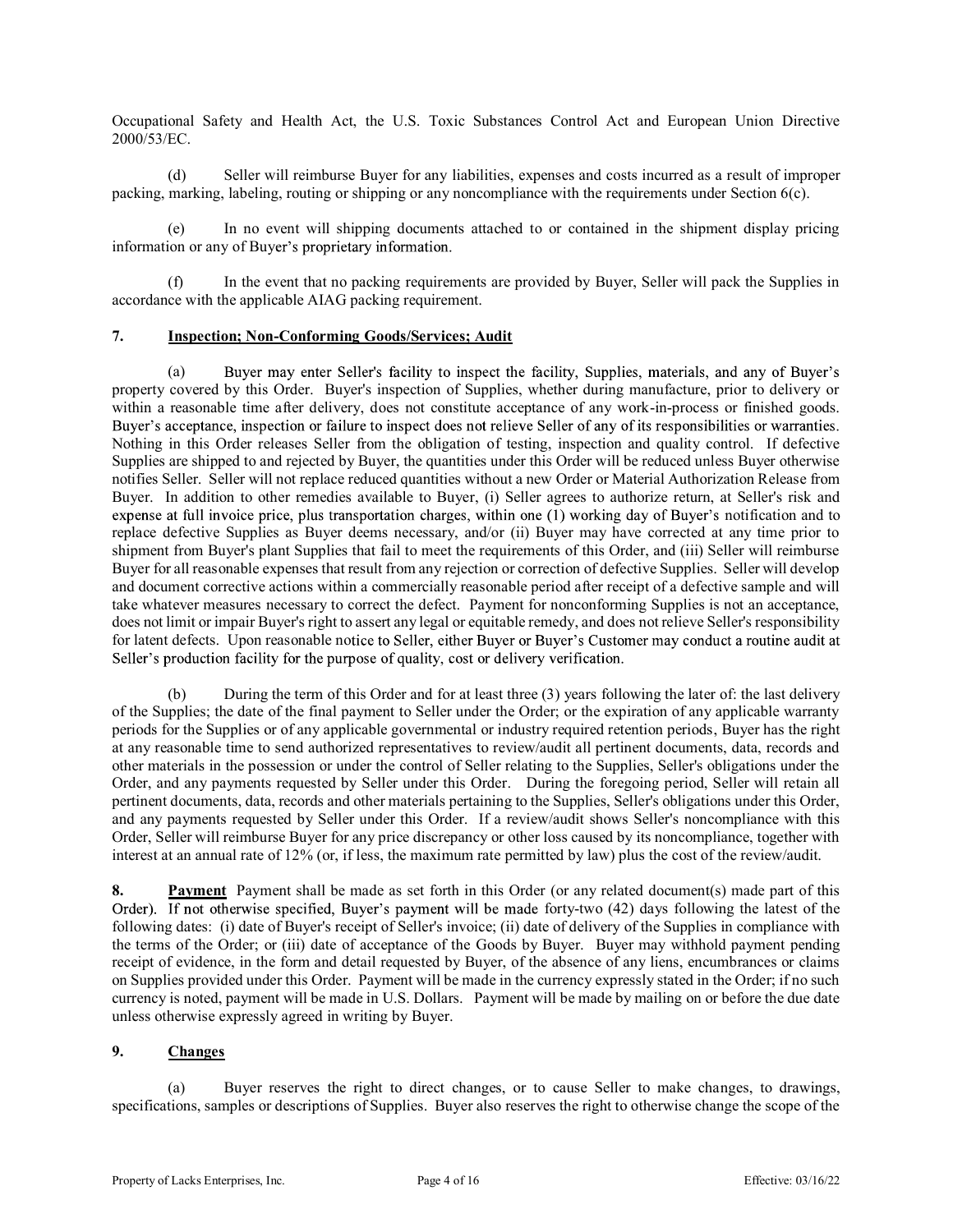work covered by this Order, including work with respect to such matters as inspection, testing or quality control. Buyer may also direct the supply of raw materials from itself or from third parties. Seller agrees to promptly make work covered by this Order, including work with respect to such matters as inspection, testing or quality control.<br>Buyer may also direct the supply of raw materials from itself or from third parties. Seller agrees to promp if Seller expects that the change results in a difference in price or time for performance. Buyer can request additional documentation from Seller of the need for a different price or time for performance. After receiving all requested documentation, Buyer may, at its sole discretion, equitably adjust the price or time for performance. If Seller does not provide timely notice to Buyer that a requested change may result in a difference in price or time for performance, the parties agree that the Buyer's requested change did not affect the price or time for performance.

(b) Seller will not make any change in the Supplies' design, specifications, materials, processing, packing, marking, shipping, or date or place of delivery except at Buyer's written instruction or with Buyer's prior written approval.

# 10. Warranties

(a) Seller expressly warrants and guarantees to Buyer, to Buyer's successors, assigns and Customers, and to users of Buyer's products, that all Supplies delivered to Buyer and any special tools, dies, jigs, fixtures, patterns, machinery and equipment, that are obtained at Buyer's expense for the performance of this Order and/or are or become the property of Buyer (including the Buyer's Property as defined in Section 25) will: (i) be world-class, competitive Supplies in terms of price, quality, delivery and technology, and conform to the specifications, standards, drawings, samples, descriptions and revisions as furnished to or by Buyer, (ii) conform to all applicable laws, orders, regulations or standards in countries where Supplies or vehicles or other products incorporating Supplies are to be sold, including without limitation the National Traffic and Motor Vehicle Safety Act, the federal motor vehicle safety standards and the European Union Directive 2000/53/EC, (iii) be merchantable and free of defects in design (to the extent the design is furnished by Seller or any of its subcontractors or suppliers, even if the design has been approved by Buyer), materials and workmanship, (iv) be selected, designed (to the extent the design is furnished by Seller or any of its subcontractors or suppliers, even if the design has been approved by Buyer), manufactured or assembled by Seller based upon Buyer's intended use and be fit and sufficient for the purposes intended by Buyer, and (v) be free of all liens, claims and encumbrances whatsoever. Seller further expressly warrants that, unless otherwise expressly stated in this Order, the Supplies are manufactured entirely with new materials and none of the Supplies is, in whole or any part, governmental or commercial surplus or used, remanufactured, reconditioned or of such age or condition so as to impair its fitness, usefulness or safety, and the Supplies are free from any latent defects or conditions that would give rise to a defect regardless of whether the defect or condition was known or discoverable during the warranty period. The foregoing warranties are in addition to those available to Buyer by law. For all Supplies, Seller further warrants that its work will be performed in a professional and workmanlike manner, consistent with all standards and specifications agreed on with Buyer and otherwise consistent with industry standards. Buyer's approval of any design, drawing, material, process or specifications will not relieve Seller of these warranties. These warranties are intended to provide Buyer with protection from any and all warranty claims brought against Buyer by its Customer, including Customer-required warranties relating to the Supplies or any products into which such Supplies are incorporated. All such Customer-required warranties are incorporated herein by reference.

 (b) The warranty period provided by applicable law applies, except that if Buyer or Buyer's Customer offers a longer warranty to Customers for Supplies installed on or as part of vehicles, the longer period will apply to Supplies covered by the Order, and provided further that in the event that Buyer or any direct or indirect Customer(s) voluntarily or pursuant to a government mandate, makes an offer to owners of vehicles (or other finished products) on which the Supplies, or any parts, components, or systems incorporating the Supplies, are installed to provide remedial action or to address a defect or condition that relates to motor vehicle safety or the failure of a vehicle to comply with any applicable law, safety standard or guideline, whether in connection with a recall campaign or other customer satisfaction or corrective service action ("Remedial Action"), the warranty shall continue for such period of time as may be dictated by Buyer's direct or indirect Customer or the federal, state, local or foreign government where the Supplies are used or provided, and Seller shall fully comply (among other matters) with the requirements under Section 13(a).

11. Supplier Quality and Development; PPAP; Parts Identification (a) Seller will conform to the quality control and other standards and inspection systems as established by Buyer and Buyer's direct or indirect Customer(s), including without limitation in relation to quality control, quality certification, health and safety certification and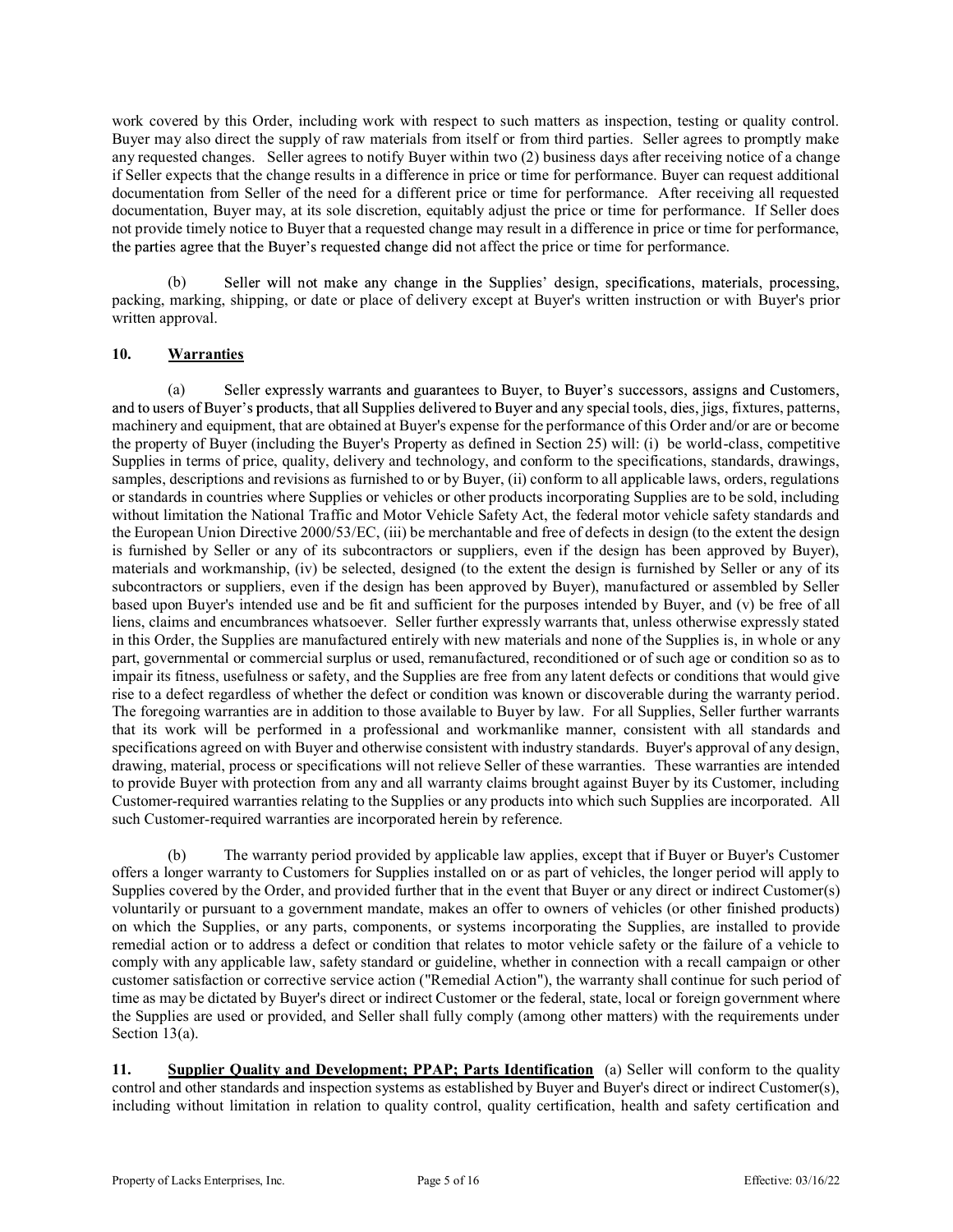environmental certification including registration. (b) Seller will also participate in supplier quality and development programs of and/or as directed by Buyer. (c) Seller agrees to meet the full requirements of industry Production Part Approval Processes (PPAP) as specified by Buyer and (as applicable) Buyer's Customer(s) and agrees to present this information to Buyer upon request, at level three (3) unless otherwise requested. (d) All Supplies that are a completed part shall permanently bear Buver's part number and name or code name. Seller's part number and Seller's date of manufacture unless otherwise agreed by Buyer in writing. (e) As requested by Buyer from time to time, Seller will participate in and comply with the Buyer programs and standards in effect from time to time. These programs and standards may be found at www.lacksenterprises.com or by contacting Buyer's assigned purchasing representative. In the event of any discrepancy between any part of the above programs or standards and an express provision of these Terms, these Terms will control.

12. Remedies The rights and remedies reserved to Buyer in this Order shall be cumulative with and additional to all other or legal or equitable remedies. Seller will reimburse Buyer for any indirect, special, incidental or consequential or other damages (including lost profits) caused or required in the reasonable judgment of Buyer or Buyer's Customer(s) by Seller's breach or by nonconforming Supplies, including but not limited to costs, expenses and losses incurred or suffered directly or indirectly by Buyer or its Customer(s): (a) in inspecting, sorting, handling, storing, reworking, repairing or replacing the nonconforming Supplies, (b) resulting from delivery delays and/or production interruptions, (c) conducting recall campaigns, customer field service actions or other corrective service actions, or (d) resulting from personal injury (including death) and/or property damage caused by the nonconforming Supplies. Buyer's damages include attorneys' fees and other professional fees, settlements and judgments incurred by Buyer and other costs associated with Buyer's administrative time, engineering time, labor and materials. If requested by Buyer, Seller will enter into a separate agreement for the administration or processing of warranty charge-backs for nonconforming Supplies, and will participate in and comply with any warranty reduction or related programs of Buyer or (to the extent directed by Buyer) Buyer's Customer(s) that relate to the Supplies. In any action brought by Buyer to enforce Seller's obligations in connection with the production and delivery of Supplies or transition support, or for possession of property, the parties agree that Buyer does not have an adequate remedy at law and Buyer is entitled to specific performance of Seller's obligations, plus Buyer's reasonable attorneys' fees.

### 13. Indemnification

 (a) To the fullest extent permitted by law: (i) Seller hereby assumes the entire, sole responsibility for any injury to person, including death, or damage to property of any kind or nature caused by, resulting from or in connection with the furnishing of Supplies or services by Seller, its subcontractors, officers, agents, or employees; (ii) Buyer shall not be responsible for any injury to person (including death) or damage to property resulting from possession, use, misuse or failure of any property furnished to Seller by Buyer, and the possession or use of any such property by Seller shall constitute acceptance by Seller of all responsibility for any claims for such injury or damage; and (iii) Seller will defend, indemnify and hold harmless Buyer, Buyer's Customers (both direct and indirect, including manufacturers of vehicles in which Supplies are incorporated), and dealers and users of the products sold by Buyer (or the vehicles in which they are incorporated), including their respective agents, customers, invitees, subsidiaries, affiliates, successors and assigns, against any and all claims, damages, losses, liabilities, and expenses (including attorneys' fees and other professional fees, settlements and judgments) arising out of or resulting in any way from any defective Supplies, or from any negligent or wrongful act or omission of Seller, or Seller's agents, employees or subcontractors, or any breach or failure by Seller to comply with any of Seller's representations or other terms and conditions of an Order (including any part of these Terms) – including without limitation the cost of recall campaigns, customer field service actions or other corrective service actions that, in Buyer's reasonable judgment, are required because of nonconformities in some or all of the Supplies provided by Seller hereunder. Seller's obligation to defend and indemnify under this Section will apply regardless of whether the claim arises in tort, negligence, contract, warranty, strict liability or otherwise except for claims that arise as a result of the sole negligence of Buyer. Buyer has the right to be represented by and actively participate through its own counsel in the defense and resolution of any indemnification matters, at Seller's expense. The indemnification obligations of Seller set forth in this Agreement, including this Section, are independent of and in addition to any insurance and warranty obligations of Seller.

 (b) If Seller performs any work on Buyer's or Buyer's Customer's premises or utilizes the property of Buyer or Buyer's Customer, whether on or off Buyer's or Buyer's Customer's premises: (i) Seller will examine the premises to determine whether they are safe for the requested work and will advise Buyer promptly of any situation it deems to be unsafe; (ii) Seller's employees, contractors and agents will comply with all laws and regulations that apply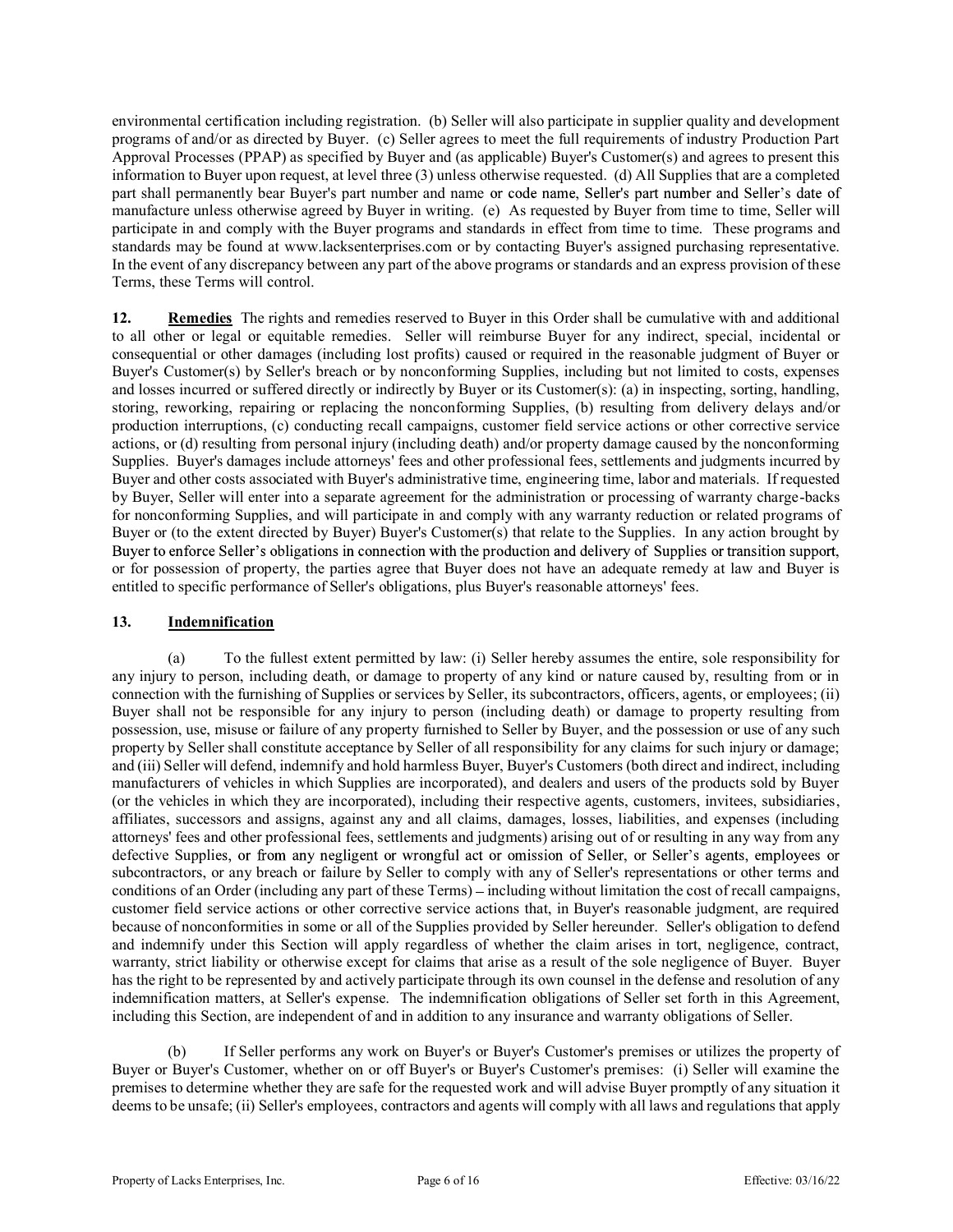to the premises and may be removed from Buyer's premises at Buyer's discretion; (iii) Seller's employees, contractors and agents will not possess, use, sell, transfer or be under the influence of alcohol or unauthorized, illegal or controlled drugs or substances on the premises; and (iv) to the fullest extent permitted by law, Seller will indemnify and hold Buyer and Buyer's Customer (and their respective officers, directors, employees, agents, successors and assigns) harmless from and against any and all liability claims, demands or expenses (including attorneys' fees and other professional fees, settlements and judgments) for damages to the property of or personal injuries (including death) to Buyer, its Customer, their respective employees or agents or any other person or entity if the claims arise from or in connection with Seller's work on the premises or Seller's use of Buyer's or Buyer's Customer's property, except for any liability, claim or demand arising out of the sole negligence of Buyer.

14. Insurance Seller shall obtain and maintain at its sole expense insurance coverage customary in the industry and as otherwise required by law or as requested by Buyer, and in such amounts and with insurance companies acceptable to Buyer, and covering general liability, public liability, product liability, product recall, completed operations, contractual liability, automobile liability insurance, Worker's Compensation, and employer's liability insurance as will adequately protect Buyer against such damages, liabilities, claims, losses, costs and expenses. All such insurance coverage shall name Buyer as loss payee and additional insured on a primary and noncontributory basis with a waiver of subrogation in favor of additional insureds. Prior to commencing work under the Order, Seller shall furnish certificates of insurance setting forth the amount of coverage, policy number and date of expiration, and such certificates must provide that Buyer shall receive thirty (30) days prior written notification from the insurer of any termination or reduction in the amount or scope of coverage. Seller's furnishing of certificates of insurance or purchase of insurance shall not release Seller of its obligations or liabilities under the Order.

15. Compliance with Laws Seller, and any Supplies supplied by Seller, shall comply with all applicable laws, including rules, regulations, orders, conventions, ordinances and standards, that relate to the manufacture, use, labeling, transportation, importation, exportation, licensing, approval or certification of the Supplies, including laws relating to environmental matters, hiring, wages, hours and conditions of employment, subcontractor selection, discrimination, occupational health or safety, and motor vehicle safety. This Order incorporates by reference all clauses required by these laws. All materials used by Seller in the Supplies or in their manufacture shall satisfy current governmental and safety constraints on restricted, toxic and hazardous materials as well as environmental, electrical and electromagnetic considerations that apply to the country of manufacture, sale or destination. Seller will indemnify Buyer against and hold Buyer harmless from any liability claims, demands or expenses (including attorneys' fees and other professional fees, settlements and judgments) relating to any noncompliance by Seller or any of the Supplies furnished by Seller.

# 16. Customer Requirements

(a) As directed by Buyer in writing, Seller agrees to comply with the applicable terms and conditions of any agreements ("Customer Purchase Orders") received by Buyer from a third party ("Customer"), or directly or indirectly applicable to Buyer, pursuant to which or in respect to which Buyer agrees to supply to Customer, or incorporate into goods supplied to Customer, Supplies purchased by Buyer from Seller. The term Customer shall also include the final equipment manufacturer of goods or services into which the Supplies are or will be incorporated. Buyer may in its discretion supply Seller with information regarding the Customer Purchase Orders, but Seller shall be responsible for ascertaining any terms and conditions contained in Customer Purchase Orders that may affect<br>Seller's obligations under this Order. Seller will do everything within its control to enable Buyer to meet the and conditions of the Customer Purchase Orders, including without limitation, cost and productivity terms and price reductions. If this Section conflicts with any other paragraph in this Order, Buyer has the right to have the provisions of this Section prevail.

 (b) In the event that a Customer files or has filed against it a petition in bankruptcy or insolvency and, in the course of such proceeding and in connection with actual or threatened termination (by rejection or otherwise) by the Customer of its contract(s) with Buyer or contracts relating to Supplies purchased by Buyer from Seller, Buyer permits a reduction in the price(s) paid to Buyer for products incorporating the Supplies, the price paid to Seller for the Supplies from and after the date of such reduction will be automatically adjusted proportionally by the same percentage as the price paid to Buyer by its direct Customer and the Order will otherwise remain in effect without modification.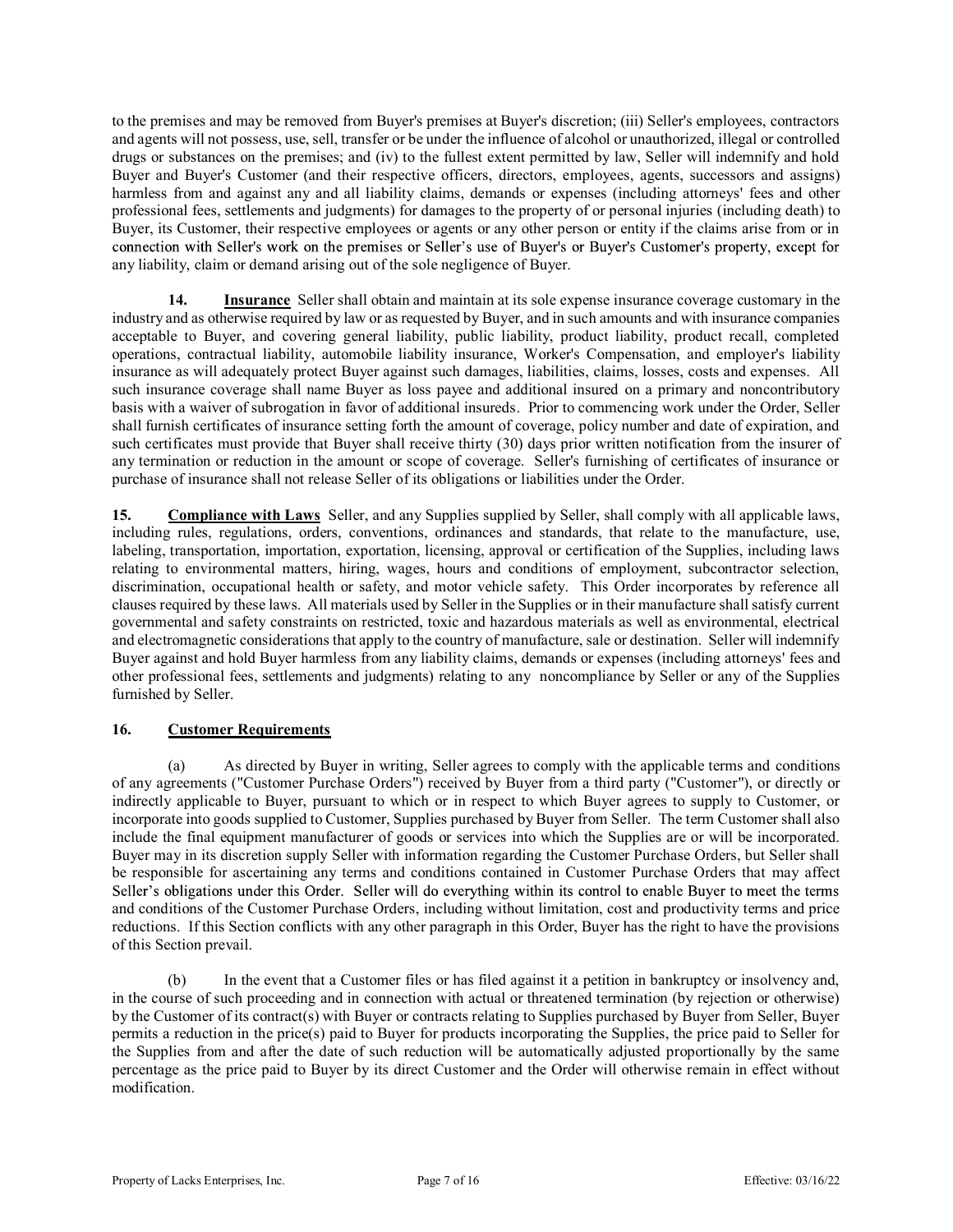(c) If Buyer's direct or indirect Customer directed, recommended or requested that Seller be the source from which Buyer is to obtain the Supplies ("Directed Supply Relationship"), then notwithstanding the particular payment terms otherwise applicable to the Order or anything to the contrary in the Order: (i) in no event will Seller have a right to receive payment from Buyer for the Supplies except following, and in proportion to, Buyer's actual receipt of payment from its Customer for the Supplies or, as applicable, the goods in which the Supplies are incorporated, (ii) any lengthening of Customer's payment terms to Buyer will automatically lengthen the payment terms as between Buyer and Seller by the same amount of time, and Buyer may, at its option and on notice to Seller, otherwise revise its payment terms for Supplies to take into account any other change in the payment terms of Buyer's Customer for the Supplies under the Order; (iii) within three (3) business days of any change in price, specifications or other terms negotiated or proposed between Seller and Buyer's direct or indirect Customer, Seller shall notify Buyer in writing and immediately adjust its invoices to reflect any price reduction, provided that no change will be binding on Buyer without Buyer's specific written consent, and (iv) (without limiting any other rights and remedies of Buyer) Seller will indemnify and hold harmless Buyer from any liabilities, claims, demands, losses, damages, costs and expenses (including without limitation attorneys' fees and other professional fees) incurred by Buyer arising from or relating to the Supplies supplied by Seller and/or the Directed Supply Relationship.

### 17. Insolvency; Review of Financial Condition; Related Matters

 (a) This Order may be terminated immediately by Buyer without liability to Seller for any of the following events, or any other comparable events, and Seller shall reimburse Buyer for all costs incurred by Buyer in connection with any of the following, including but not limited to all attorneys' and other professional fees: (i) Seller becomes insolvent, (ii) Seller files a voluntary petition in bankruptcy, (iii) an involuntary petition in bankruptcy is filed against Seller, (iv) a receiver or trustee is appointed for Seller, (v) Seller needs accommodations from Buyer, financial or otherwise, in order to meet its obligations under this Order, (vi) Seller executes an assignment for the benefit of creditors, (vii) Seller fails to meet the credit underwriting standards of Buyer's credit insurance program, or (viii) Seller is unable to promptly provide Buyer with adequate reasonable assurance of Seller's financial capability to perform any of Seller's obligations under the Order on a timely basis. In the event that this Order is not terminated in accordance with the immediately preceding sentence, upon the occurrence of an event described in the immediately preceding sentence, Buyer may make equitable adjustments in the price, payment terms, and/or delivery requirements under this Order as Buyer deems appropriate to address the change in Seller's circumstances, including Seller's continuing ability to perform its obligations regarding warranty, nonconforming Supplies or other requirements under this Order.

 (b) Buyer, or a third party designated by and acting on behalf of Buyer, may at any time review the overall financial condition of Seller and its affiliates, and Seller shall fully cooperate in such review and shall make its financial managers available for discussions during reasonable business hours. Buyer and any such third party shall keep confidential any non-public information about Seller and its affiliates obtained in such financial review and shall use such information only for purposes of such financial review, except as otherwise needed to enforce the Purchase Order.

 (c) Seller agrees that if Seller experiences any delivery or operational problems, Buyer may, but is not required to, designate a representative to be present in Seller's applicable facility to observe Seller's operations. Seller agrees that if Buyer provides to Seller any accommodations (financial or other) that are necessary for Seller to fulfill its obligations under this Order, Seller will reimburse Buyer for all costs, including attorneys' and other professional fees, incurred by Buyer in connection with such accommodation and will grant access to Buyer to use Seller's premises and machinery, equipment, and other property necessary for the production of the Supplies covered by this Order.

18. Termination for Breach or Nonperformance Buyer reserves the right to terminate all or any part of this Order, without liability to Seller, if Seller: (a) repudiates, breaches or threatens to breach any of the terms of this Order, including without limitation Seller's warranties, (b) fails to perform or threatens not to perform services or deliver Supplies as specified by Buyer, (c) fails to make progress or to meet reasonable quality requirements so as to endanger timely and proper completion or delivery of Supplies and does not correct the failure or breach within ten (10) days (or such shorter period of time if commercially reasonable under the circumstances) after receipt of written notice from Buyer specifying the failure or breach, (d) sells or offers to sell a substantial portion of its assets used for the production of Supplies for Buyer, or sells or exchanges or offers to sell or exchange an amount of its stock or other equity interests that would result in a change in control of Seller, or (e) fails to remain competitive with respect to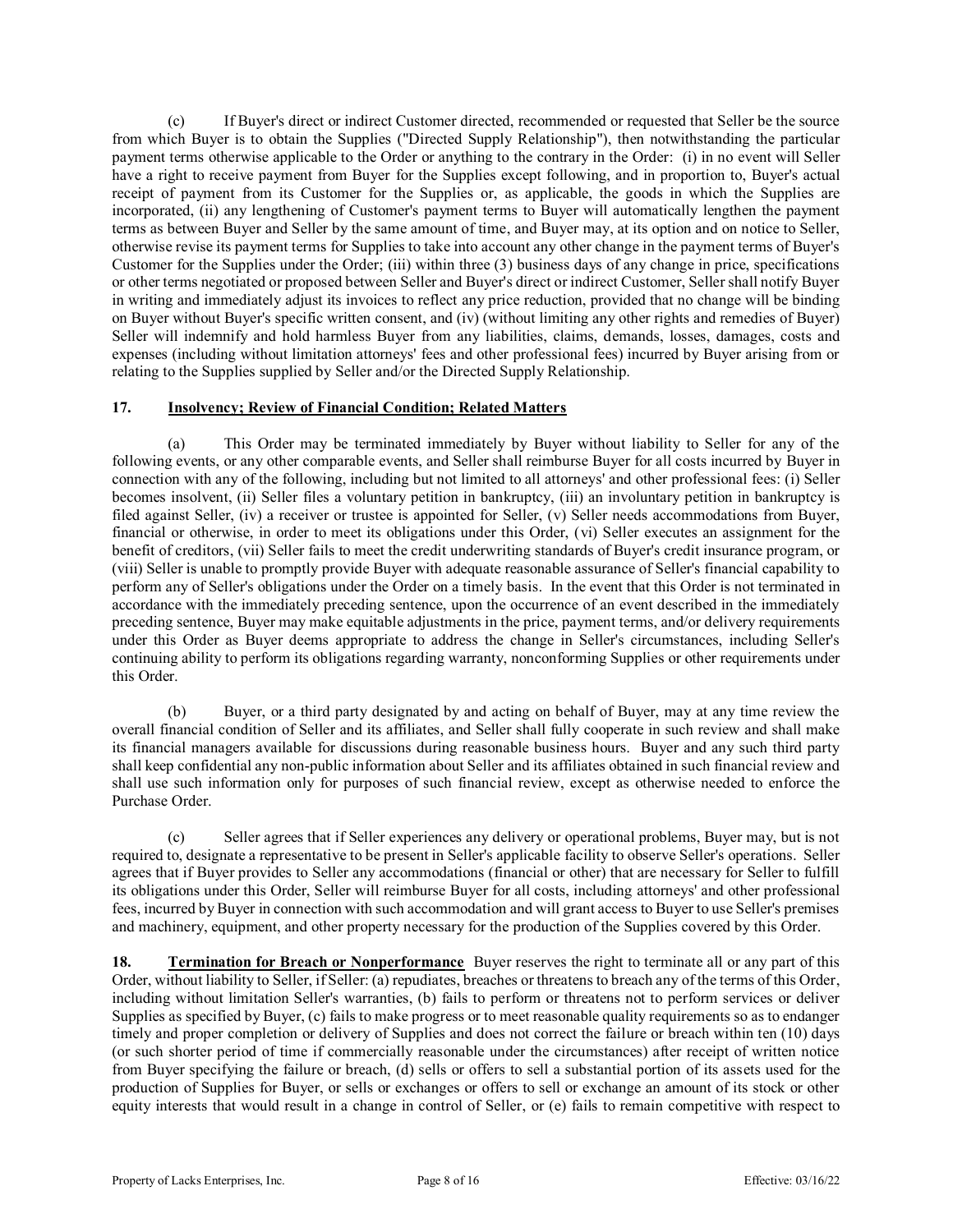quality, technology, delivery and pricing of the Supplies. Seller shall notify Buyer within ten (10) days after entering into any negotiations that could lead to the situation specified in subsection (d) above; upon Seller's request, Buyer will enter into an appropriate nondisclosure agreement related to information disclosed to Buyer in relation to such transaction.

# 19. Termination

 (a) In addition to any other rights of Buyer to cancel or terminate this Order, Buyer may, at its option and in its sole discretion, terminate all or any part of this Order (other than the minimum quantities specified in Section 4(b)) at any time and for any reason, and notwithstanding the existence of any event of force majeure under Section 21 below, by giving at least fourteen (14) days written notice to Seller.

 (b) Upon receipt of and consistent with such notice of such termination, and unless otherwise directed by Buyer, Seller will: (i) terminate promptly all work under this Order, (ii) transfer title and deliver to Buyer the finished Supplies, the work in process, and the parts and materials authorized in Material Authorization Releases which Seller reasonably produced or acquired according to the quantities ordered by Buyer and in accordance with the terms and conditions of this Order and which Seller cannot use in producing goods for itself or for others, (iii) verify and settle any claims by subcontractors for reasonable, verified, actual costs, approved in advance by Buyer, incurred directly by Seller and made unrecoverable by the termination and ensure the recovery of materials in subcontractor's possession, (iv) take actions reasonably necessary to protect property in Seller's possession in which Buyer has an interest until disposal instruction from Buyer has been received, and (v) upon Buyer's reasonable request, cooperate with Buyer in transferring the production of Supplies to a different supplier, including as described in Section 20.

 (c) Upon termination by Buyer under this Section 19, Buyer will be obligated to pay Seller only the following: (i) the Order price for all finished Supplies in the quantities ordered by Buyer that conform to the requirements of this Order and were not previously paid for, (ii) Seller's reasonable, verified actual cost of work-inprocess and the parts and materials authorized in Material Authorization Releases which are transferred to Buyer in accordance with subsection (b)(ii) above, (iii) Seller's reasonable, verified actual costs of settling claims regarding its obligations to subcontractors required under the Order, to the extent directly caused by the termination and approved in advance by Buyer, and (iv) Seller's reasonable, verified actual cost of carrying out its obligation under subsection (b)(iv). Notwithstanding any provision to the contrary, Buyer shall have no obligation for and shall n 4(b)) at any time und for any reason, and notwithstanding the existence of any event of force majeure under Section (b) then we have the contrary in least fourteer (b) dues no required for divident with such notice to Sel to make payments to Seller, directly or on account of claims by Seller's subcontractors, for loss of anticipated profit, unabsorbed overhead, interest on claims, finance or hedging costs, product development and engineering costs, tooling, facilities and equipment rearrangement costs or rental, unamortized capital or depreciation costs, finished goods, work-in-process or raw materials that Seller fabricates or procures in amounts that exceed those authorized in the Material Authorization Releases, or general administrative burden charges from termination of this Order, unless otherwise expressly agreed to in writing by Buyer in a separate Order issued by Buyer.

(d) Buyer's obligation upon termination under this Section 19 shall not exceed the obligation Buyer would have had to Seller in the absence of termination.

 (e) Seller will furnish to Buyer, within one (1) month after the date of termination under this Section 19 (or such shorter period as may be required by Buyer's Customer), its termination claim, which shall consist exclusively of the items of Buyer's obligation to Seller that are listed in subsection 19(c) above. Buyer may audit Seller's records before or after payment to verify amounts requested in Seller's termination claim.

(f) Buyer will not have any obligation under subsections  $19(a)$ , (c), (d) or (e) above if Buyer terminates Buyer's obligations under the Order because of a default or breach by Seller. Any termination shall be without prejudice to any claims which Buyer may have against Seller.

 (g) In the event of a termination of the Order by Buyer as a result of Buyer ceasing to be a supplier to the Customer for the vehicle program in respect of which Buyer issued the Order, Buyer shall only be obligated to compensate Seller for any costs under this Section if, when and to the extent that the Customer reimburses Buyer for such costs.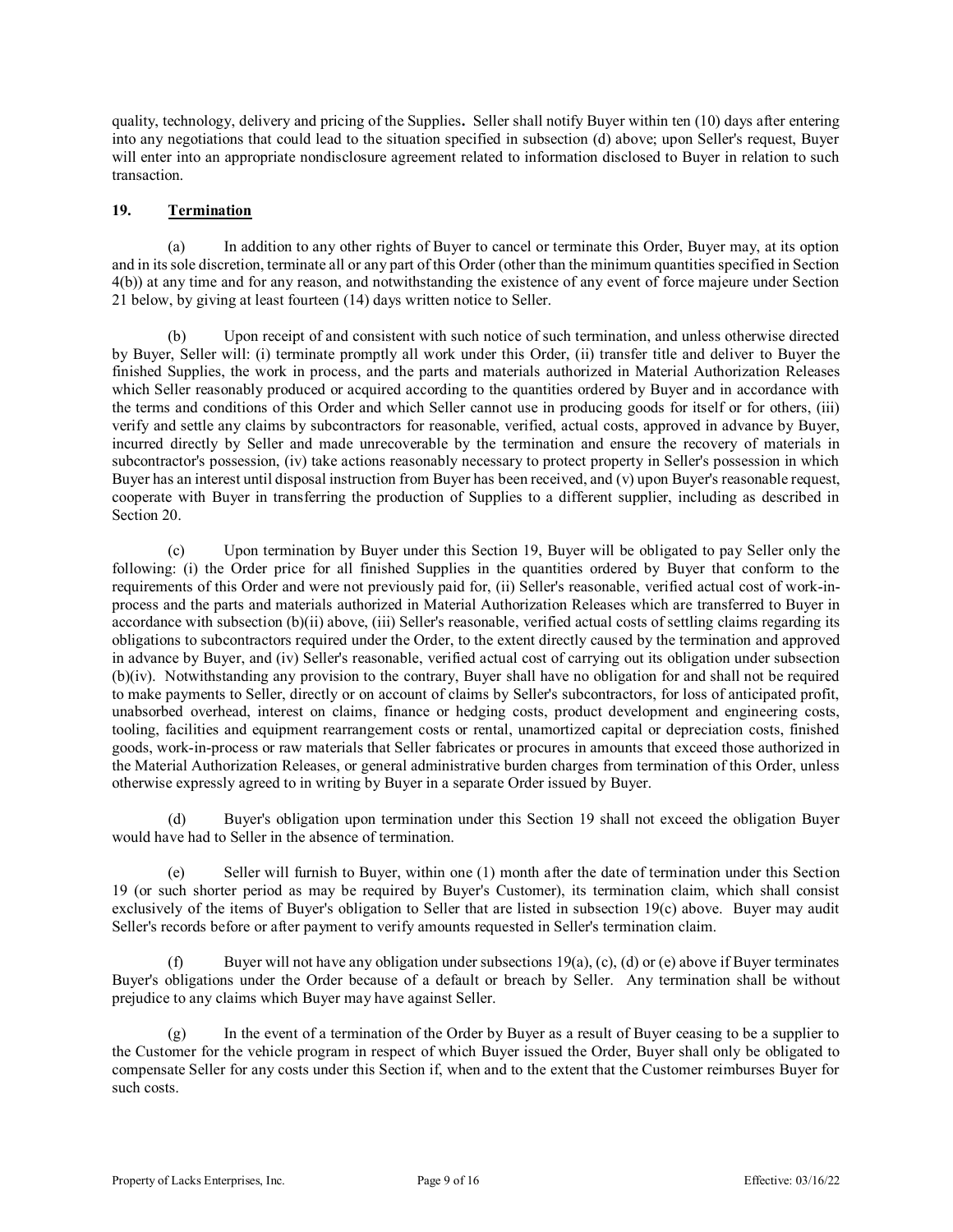20. Transition of Supply. In connection with the expiration or termination of this Order or Buyer's other decision to change to an alternate source of Supplies, Seller will cooperate in the transition of supply, including the following (collectively, "Transition Support"): (a) Seller will continue production and delivery of all Supplies as ordered by Buyer, at the prices and other terms stated in this Order, without premium or other condition, during the entire period reasonably needed by Buyer to complete the transition to the alternate supplier(s), such that Seller's action or inaction causes no interruption in Buyer's ability to obtain Supplies as needed; (b) at no cost to Buyer, Seller will promptly provide all requested information and documentation regarding and access to Seller's manufacturing process, including on-site inspections, bill-of-material data, tooling and process detail and samples of Supplies and components; and (c) subject to Seller's reasonable capacity constraints, Seller will provide special overtime production, storage and/or management of extra inventory of Supplies, extraordinary packaging and transportation and other special services as expressly requested by Buyer in writing. If the transition occurs for reasons other than Seller's non-renewal, or breach, Buyer will, at the end of the transition period, pay the reasonable, verified actual cost of Transition Support as requested and incurred, provided that Seller has advised Buyer prior to incurring such amounts of its estimate of such costs and Buyer has approved such costs. If the parties disagree on the cost of Transition Support, Buyer will pay the agreed portion to Seller and pay the disputed portion into third-party escrow for disbursement in accordance with the dispute resolution provisions of Section 34.

21. Force Majeure Any delay or failure of either party to perform its obligations shall be excused if, and to the extent, that it is caused by an event or occurrence beyond the reasonable control of the party and without its fault or negligence. By way of example, this includes acts of God, restrictions, prohibitions, priorities or allocations imposed by or actions taken by any governmental authority (whether valid or invalid), embargoes, fires, floods, windstorms, severe weather, explosions, riots, natural disasters, wars, sabotage, inability to obtain power, or court injunction or order. Seller's inability to perform as a result of, or delays caused by, Seller's insolvency or lack of financial resources is deemed to be within Seller's control. The change in cost or availability of materials or components based on market conditions, supplier actions, contract disputes or any labor strike or other labor disruption applicable to Seller or any of its subcontractors or suppliers, will not excuse Seller's performance, and Seller assumes these risks. Written notice of such delay (including the anticipated duration of the delay and the time the delay will be cured) must be given to the other party as soon as possible (but no more than one (1) day after occurrence). During the delay or failure to perform by Seller, Buyer may, at its option (i) purchase Supplies from other sources and reduce its schedules to Seller by such quantities, without liability to Seller, (ii) require Seller to deliver to Buyer at Buyer's expense all finished goods, work in process and parts and materials produced or acquired for work under this Order, or (iii) have Seller provide Supplies from other sources in quantities and at a time requested by Buyer and at the price set forth in this Order. In addition, Seller at its expense shall take all necessary actions to ensure the supply of Supplies to Buyer for a period of at least thirty (30) days, or such longer period as Buyer's Customer shall require, during any anticipated labor disruption or resulting from the expiration of Seller's labor contracts, and if Buyer requests, Seller shall, within ten (10) days of Buyer's request, provide adequate assurance that the delay will cease within such period. If the delay lasts more than thirty (30) days or Seller does not provide adequate assurances that the delay will cease within thirty (30) days, Buyer may immediately terminate the Order and any funds previously paid by or on behalf of Buyer shall be promptly returned to Buyer, without prejudice to Buyer's other rights and remedies under this Order or applicable law.

22. **Information Disclosed to Buyer** (a) Unless otherwise agreed to in writing by the Buyer, no information disclosed in any manner at any time by Seller, or Seller's contractors, to Buyer, or Buyer's Customers, will be treated as secret or confidential. (b) Seller agrees not to assert any claim against Buyer, Buyer's Customers or their respective suppliers, with respect to any information that Seller, or Seller's contractors, has disclosed or may disclose to Buyer, or Buyer's Customers, in connection with the Supplies.

# 23. Technology

(a) All Supplies, tooling (including fixtures, gauges, jigs, patterns, castings, cavity dies and molds, with all related appurtenances, accessions, and accessories), and all other deliverables, data, inventions and information created, developed, conceived or first reduced to practice by or on behalf of Seller (including without limitation by any person employed by or working under the direction of Seller) or acquired by Seller under this Order, and for which Buyer has agreed to reimburse Seller, along with all intellectual property rights relating thereto, are the sole and exclusive property of Buyer. Seller will promptly disclose in an acceptable form and assign to Buyer all such deliverables, data, inventions, and information. Seller will cause its employees to sign any papers necessary to enable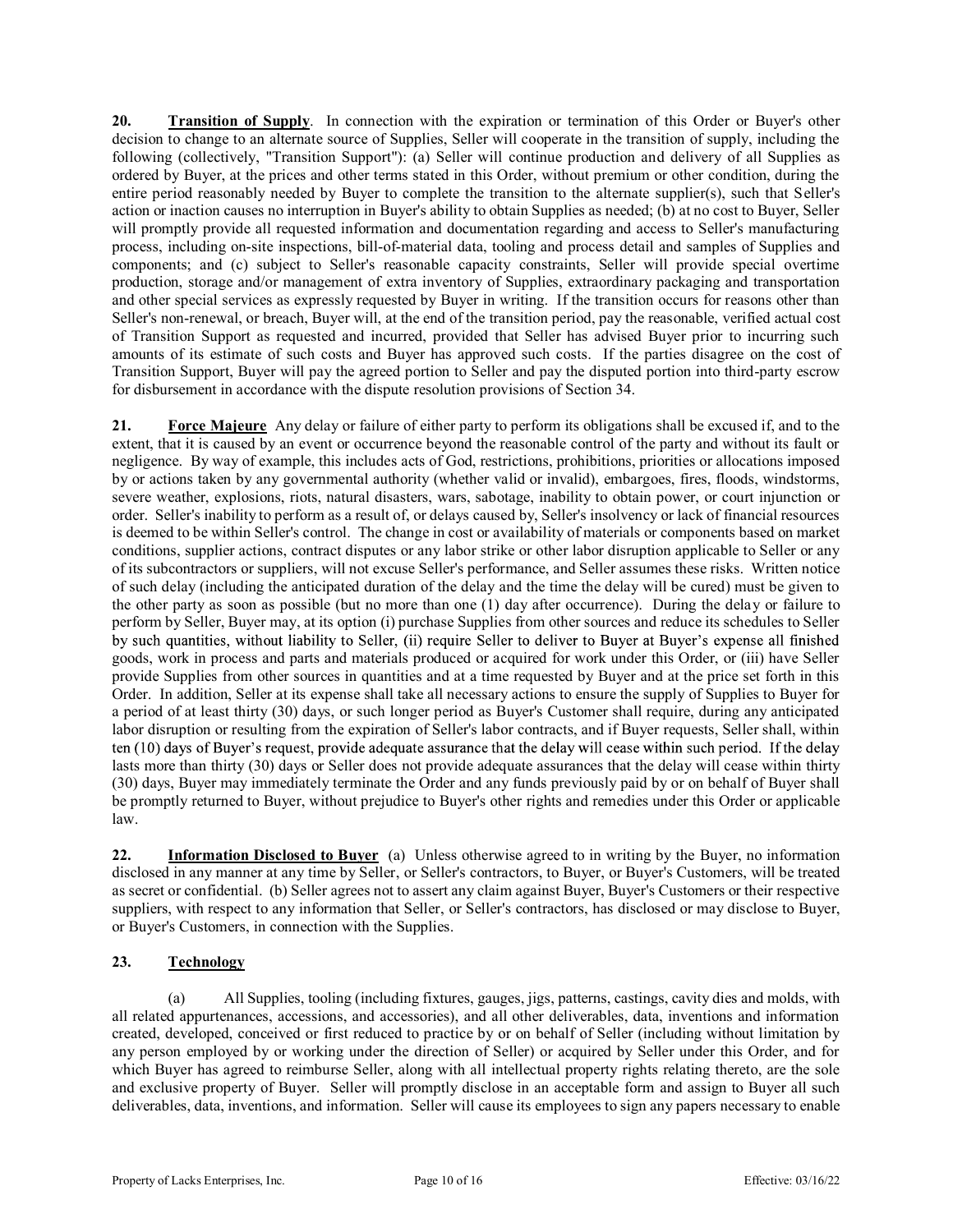Buyer to obtain title to and to file applications for patents throughout the world. To the extent that any works of authorship (including, without limitation, software) are created by or on behalf of Seller and paid for by Buyer under this Order, such works shall be considered "works made for hire", and to the extent that such works do not qualify as "works made for hire," Seller hereby assigns to Buyer all right, title, and interest in all copyrights and moral rights therein.

 (b) Buyer, Buyer's subcontractor(s), or Buyer's Customer(s) (including their affiliates and subcontractors) have the worldwide, irrevocable right to repair, reconstruct or rebuild, and to have repaired, reconstructed or rebuilt, Supplies delivered under this Order without payment of any royalty or other compensation to Seller. Seller hereby grants Buyer an irrevocable, non-exclusive, worldwide, royalty-free, paid-up, license, including the right to sublicense, under any and all proprietary rights controlled by Seller or its affiliates, including, without limitation, any patent, copyright, moral, industrial design right, trademark, technical information, know-how or other proprietary right)("Seller Proprietary Rights"): (i) in the event that this Agreement is terminated by Buyer under Sections 17 or 18, and/or (ii) in the event that Seller for any reason is unable to satisfy the quality, quantity, delivery or related requirements of Buyer for Supplies under this Order and/or additional orders (including, for example and without limitation, in the event of force majeure, or increased demand due to volume requirements for a corrective field service action/recall, or other Remedial Actions, or by reason of Seller's insolvency, or in the event of a required change or expansion in relation to the country(ies) of manufacture or delivery): (A) to make, have made, use, sell, offer to sell, and import the Supplies, (B) to copy, modify, use, distribute, publicly display/perform, prepare derivative works of, reproduce in the case of a mask work, and import or distribute in the case of a semiconductor chip product in which a mask work is embodied, any copyrighted or copyrightable portions of such Seller Proprietary Rights relating in any way to Supplies, and (C) to do all other things and exercise all other rights in the Seller Proprietary Rights necessary or useful to avoid, remedy and mitigate, as Buyer reasonably determines to be appropriate, all or any portion of any consequences to Buyer, and to any direct and indirect Customers of Buyer, arising from any situation under subparagraphs (i) or (ii) above. At no additional cost, Seller hereby grants Buyer a license under Seller Proprietary Rights that is necessary or incident to the reasonably intended use or application of the Supplies. Rights under this Section 23(b) are intended to be subject to 11 USC Section 365(n), as executory agreements under which Buyer has license rights to the Seller Proprietary Rights, and are supplementary to any other rights of Buyer under existing Orders and other agreements (if any) with Seller.

 (c) All Supplies or other deliverables provided under this Order (including, for example, computer programs, technical specifications, documentation and manuals), shall be original to Seller and shall not incorporate, or infringe upon, any intellectual property rights (including, without limitation, copyright, patent, trade secret, mask work or trademark rights) of any third party, unless otherwise expressly agreed to in writing by Buyer. Seller agrees: (i) to defend, hold harmless and indemnify Buyer, its successors and Customers against any suit, claim or action for actual or alleged direct or contributory infringement of or inducement to infringe any proprietary right (including any patent, trademark, copyright, moral, industrial design right or other proprietary right or misuse or misappropriation of trade secret) and against any resulting damages or expenses (including attorneys' and other professional fees, settlements and judgments) arising in any way in relation to Supplies covered by this Order (including without limitation their manufacture, purchase, use and/or sale), including such claims where Seller has provided only part of Supplies, and Seller expressly waives any claim against Buyer that such infringement arose out of compliance with Buyer's specifications, (ii) to waive any claim against Buyer or Buyer's Customer(s), including any hold harmless or similar claim, in any way related to a third-party claim asserted against Seller or Buyer or Buyer's Customer(s) for infringement of any proprietary right (including any patent, trademark, copyright, moral, industrial design right or other proprietary right or misuse or misappropriation of trade secret), including claims arising out of specifications furnished by Buyer, and (iii) that if the sale or use of the Supplies is enjoined or, in Buyer's sole judgment, is likely to be enjoined, Seller will, at Buyer's election and Seller's sole expense, procure for Buyer the right to continue using the Supplies, replace the same with equivalent non-infringing goods or modify such Supplies so they become noninfringing.

24. Service and Replacement Parts Upon receipt of a Material Authorization Release, Seller shall sell to Buyer all Supplies necessary for Buyer to fulfill Buyer's and its Customer's service and replacement parts requirements for its current model year at the then current Order price plus any actual net cost differential for required special packaging. After the end of production of the vehicle or specific part relating to the Supplies, Seller shall sell to Buyer Supplies necessary for Buyer to fulfill Buyer's and its Customer's service and replacement parts requirements for past model years at the price then specified in the last Order for current model production plus any actual net cost differential for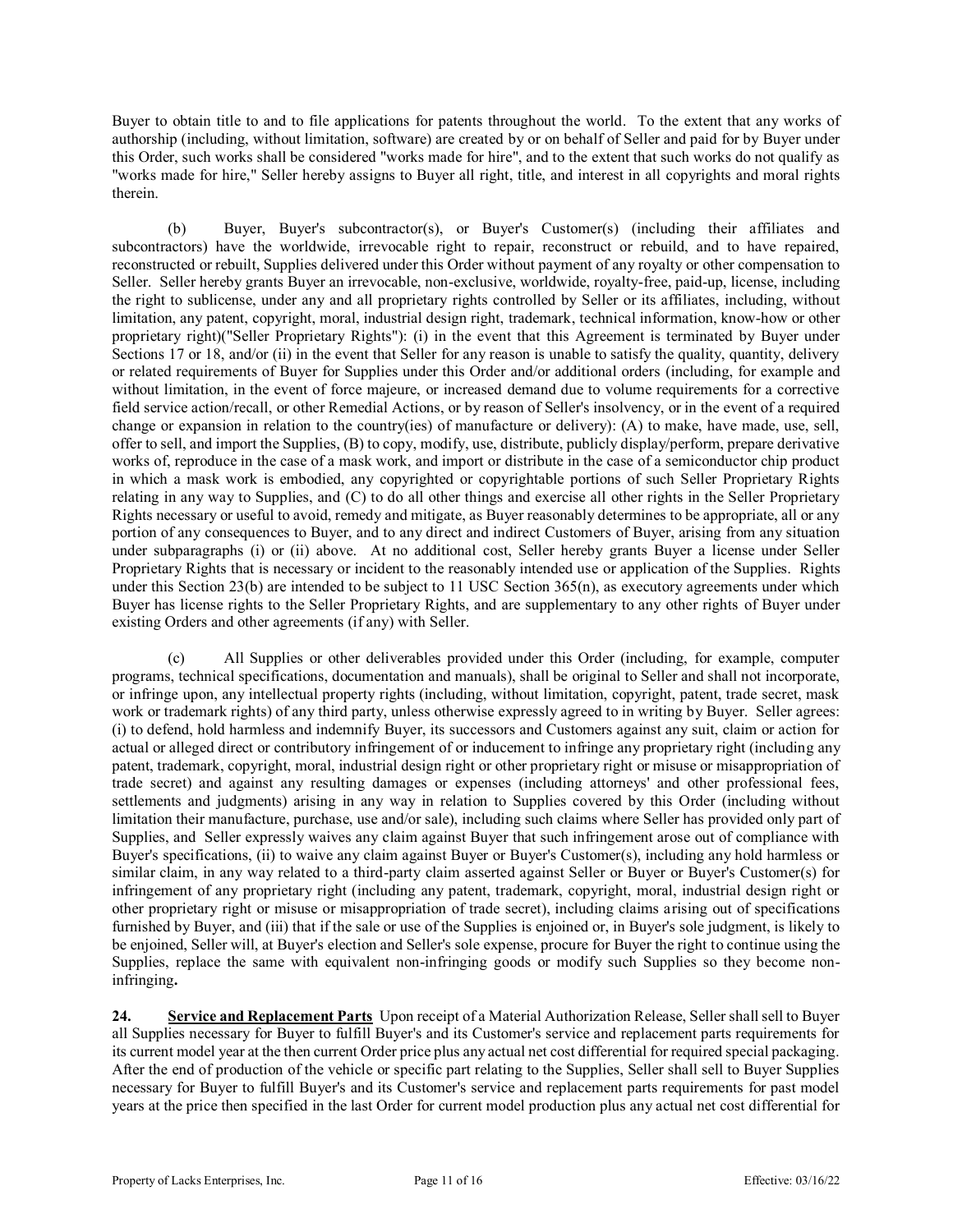required special packaging for the first five (5) years of past model service. For the following ten (10) years of past model service or such longer period as required by Buyer's Customer, the price shall be as specified in the last Order for current model production plus any actual net cost differential for required unique packaging, plus any actual net cost differential for manufacturing costs as mutually agreed upon by Buyer and Seller.

### 25. Buyer's Property; Warranty Disclaimer; Confidentiality

 (a) All information and materials (including, for example, tooling, packaging, documents, standards, specifications, and samples, and including whether or not such materials are in any way modified, altered or processed) furnished by Buyer, either directly or indirectly, to Seller to perform this Order, along with any and all Supplies, tooling, deliverables, data, inventions and intellectual property rights under Section 23(a), shall be and remain the sole<br>and exclusive property of Buyer (collectively "Buyer's Property"). Any and all goods manufactured b required special packaging for the first five (5) years of past model service. For the following ten (10) years of past<br>model service or such longer period as required by Buyer's Customer, the price shall be as specified i the use of Buyer's Property may not be used for Seller's own use or manufactured or provided (or offered to be manufactured or provided) to third parties without Buyer's express written authorization.

Buyer does not guarantee the accuracy of, or the availability or suitability of, Buyer's Property. Seller agrees carefully to check and approve, for example, all tooling, dies or materials supplied by Buyer prior to using it. Seller shall assume all risk of death or injury to persons or damage to property arising from the use of Buyer's Property. BUYER SHALL HAVE NO LIABILITY TO SELLER OR TO ANYONE CLAIMING BY OR THROUGH SELLER FOR ANY INCIDENTAL OR CONSEQUENTIAL OR OTHER DAMAGES OF ANY KIND WHATSOEVER RELATING TO BUYER'S PROPERTY. BUYER DISCLAIMS ALL WARRANTIES, EXPRESS OR IMPLIED, WITH RESPECT TO THE BUYER'S PROPERTY, INCLUDING WARRANTIES OF MERCHANTABILITY AND FITNESS FOR A PARTICULAR PURPOSE, AND SELLER WAIVES, FOR ITSELF AND ITS SUCCESSORS AND ASSIGNS, ALL CLAIMS OF NEGLIGENCE AND STRICT LIABILITY.

(c) Buyer's Property will be held by Seller or by a third party, to the extent that Seller has transferred possession of Buyer's Property to a third party, on a bailment basis, as a bailee-at-will. Seller bears the risk of loss of and damage to Buyer's Property. Buyer's Property shall be housed, maintained, repaired and replaced by Seller at Seller's expense in good working condition capable of producing Supplies meeting all applicable specifications, shall not be used by Seller for any purpose other than the performance of this Order, shall be deemed to be personalty, shall be conspicuously marked by Seller as the property of Buyer, shall not be commingled with the property of Seller or with that of a third person, and shall not be moved from Seller's premises without Buyer's approval. Any replacement of Buyer's Property will become Buyer's Property. Seller may not release or dispose Buyer's Property to any third party without the express written permission of Buyer. Seller shall insure Buyer's Property with full fire, casualty and extended coverage insurance for its full replacement value, naming Buyer as the loss payee and additional insured. Seller shall furnish to Buyer certificates of insurance which evidence such coverage, and such certificates must provide that Buyer shall receive thirty (30) days prior written notification from the insurer of any termination or reduction in the amount or scope of coverage. Buyer shall have the right to enter Seller's premises to inspect Buyer's Property and Seller's records regarding Buyer's Property. Only Buyer (or Buyer's affiliates) has any right, title or interest in Buyer's Property, except for Seller's limited right, subject to Buyer's unfettered discretion, to use Buyer's Property in the manufacture of Supplies. Buyer and its affiliates shall have the right to take immediate possession of Buyer's Property at any time without payment of any kind. Seller agrees to cooperate with Buyer if Buyer elects to take possession of Buyer's Property. Likewise, effective immediately upon written notice to Seller, without further notice or court hearings, Buyer has the right to enter the premises of Seller and take possession of all of Buyer's Property. Seller expressly waives any right to additional notice or process and agrees to provide Buyer or its nominee(s) with immediate access to Buyer's Property. Seller grants to Buyer a limited power of attorney to execute and record on Seller's behalf any notice or financing statements with respect to Buyer's Property that Buyer determines are reasonably necessary to reflect Buyer's interest in Buyer's Property. At Buyer's request, Buyer's Property shall be immediately released to Buyer or delivered by Seller to Buyer either (i) FOB transport equipment at Seller's plant, properly packed and marked in accordance with the requirements of Buyer's selected carrier, or (ii) to any location designated by Buyer, in which case Buyer will pay Seller the reasonable costs of delivery, approved in advance by Buyer. Seller waives, to the extent permitted by law, any lien or other rights that Seller might otherwise have on any of Buyer's Property, including but not limited to molder's and builder's liens.

(d) Seller shall take all reasonable precautions to (i) disclose Buyer's Property within Seller's organization only to those employees who have a need to know in order to fulfill Seller's obligations hereunder and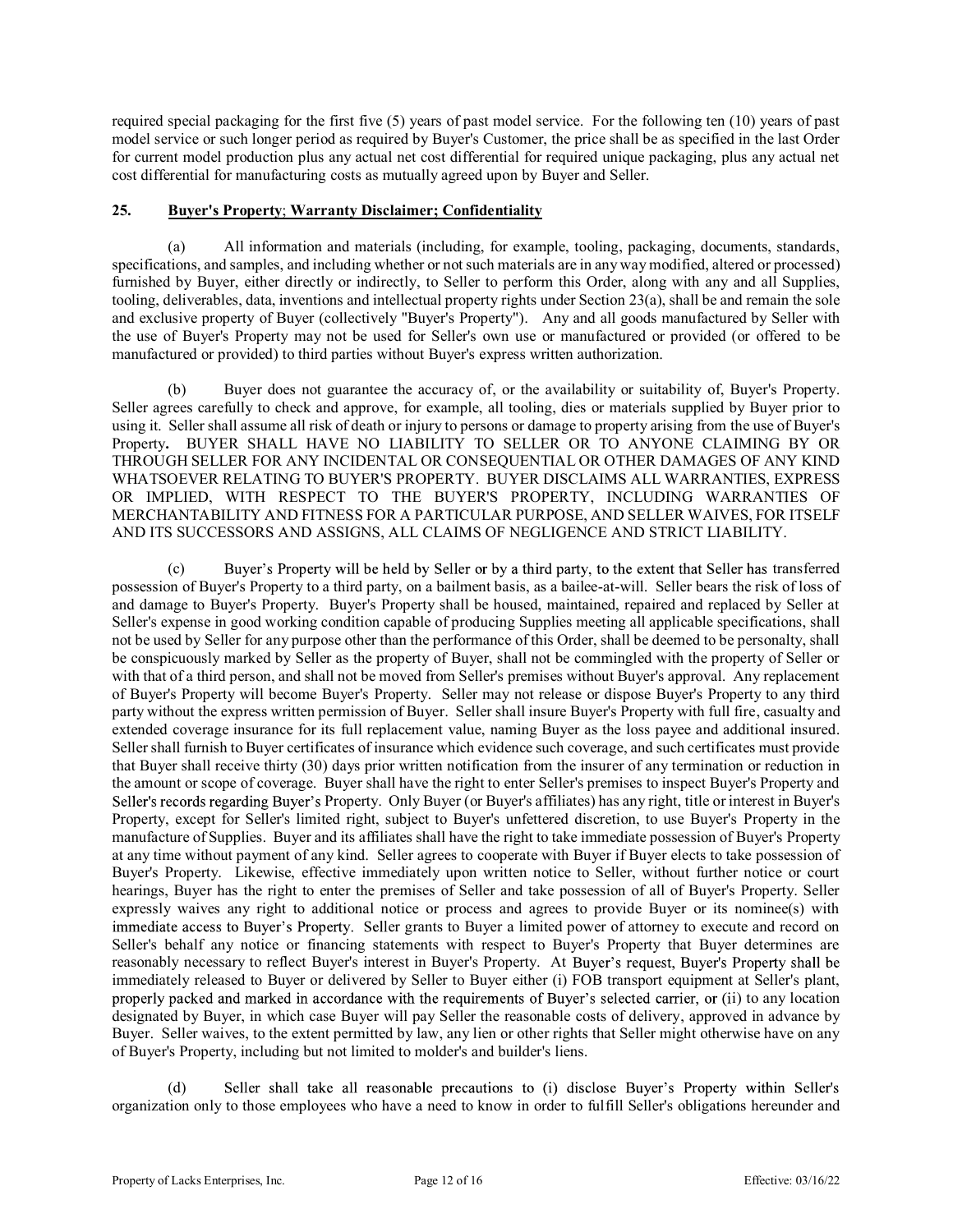who have agreed to keep the Buyer's Property confidential, and (ii) prevent any such Buyer's Property from being divulged to third persons not employed by Seller without the prior written consent of Buyer, including having recipients acknowledge the confidential status of such Buyer's Property and agree to similar restrictions. This obligation of confidence shall survive termination of this Agreement and will continue for a period of three (3) years thereafter, or for as long as the Buver's Property remains a trade secret, whichever is longer. Notwithstanding anything to the contrary in this Order, any confidentiality or non-disclosure agreement between the parties that predates this Order will remain in effect except as expressly modified by this Order, and to the extent of a conflict between the express terms of such an agreement relating to Buyer's confidential information and this Section 25, the terms of that agreement will control with respect to Buyer's confidential information.

26. Seller's Property Seller, at its expense, shall furnish, keep in good working condition capable of producing Supplies meeting all applicable specifications, and replace when necessary, all machinery, equipment, tools, jigs, dies, gauges, fixtures, molds, patterns, and items other than Buyer's Property that are necessary for the production of Supplies ("Seller's Property"). Seller shall insure Seller's Property with full fire, casualty and extended coverage insurance for its full replacement value. If Seller uses Seller's Property to produce goods or services, similar to Supplies, for other Customers, including aftermarket Customers, such goods or services shall not incorporate any of Buyer's Property, intellectual property, logos, trademarks, tradenames or part numbers. Seller shall not disclose or imply in its marketing efforts that these goods or services are equivalent to those purchased by Buyer. Seller grants to Buyer an irrevocable option to take possession of and title to Seller's Property that is special for, or configured for, the production of Supplies under this Order upon payment to Seller of its net book value less any amounts that Buyer has previously paid to Seller for the cost of these items. This option does not apply if Seller's Property is used to produce goods that are the standard stock of Seller or if a substantial quantity of like goods are being sold by Seller to others.

27. Customs; Related Matters Credits or benefits resulting from this Order, including trade credits, export credits, or the refund of duties, taxes or fees, belong to Buyer. Seller will provide all information and certificates (including USMCA Certificates of Origin) necessary to permit Buyer (or Buyer's Customers) to receive these benefits or credits. Seller agrees to fulfill any customs or USMCA related obligations, origin marking or labeling requirements, and local content origin requirements. Export licenses or authorizations necessary for the export of Supplies are Seller's responsibility unless otherwise indicated in this Order, in which case Seller will provide the information necessary to enable Buyer to obtain the licenses or authorizations. Seller will promptly notify Buyer in writing of any material or components used by Seller in filling this Order that Seller purchases in a country other than the country in which the Supplies are delivered. Seller will furnish any documentation and information necessary to establish the country of origin or to comply with the applicable country's rules of origin requirements. Seller will promptly advise Buyer of any material or components imported into the country of origin and any duty included in the Supplies' purchase price. If Supplies are manufactured in a country other than the country in which Supplies are delivered, Seller will mark Supplies "Made in (country of origin)." Seller will provide to Buyer and the appropriate governmental agency the documentation necessary to determine the admissibility and the effect of entry of Supplies into the country in which Supplies are delivered. Seller warrants that any information that is supplied to Buyer about the import or export of Supplies is true and that all sales covered by this Order will be made at not less than fair value under the anti-dumping laws of the countries to which the Supplies are exported. To the extent any Supplies covered by this Order are to be imported into the United States of America, Seller shall comply with all applicable recommendations or requirements of the Bureau of Customs and Border Protection's Customs-Trade Partnership Against Terrorism ("C-TPAT") initiative. Upon request, Seller shall certify in writing its compliance with the C-TPAT initiative.

28. Set-Off; Recoupment In addition to any right of setoff or recoupment provided by law, all amounts due to Seller shall be considered net of indebtedness of Seller and its affiliates or subsidiaries to Buyer and its affiliates or subsidiaries. Buyer shall have the right to set off against or to recoup from any payment or other obligation owed to Seller, in whole or in part, any amounts due to Buyer or its affiliates or subsidiaries from Seller or its affiliates or subsidiaries. Buyer will provide Seller with a statement describing any offset or recoupment taken by Buyer.

29. No Advertising Seller shall not advertise, publish or disclose to third parties (other than to Seller's professional advisors on a need-to-know basis) in any manner the fact that Seller has contracted to furnish Buyer the Supplies covered by this Order, or use any trademarks or trade names of Buyer in Seller's advertising or promotional materials, without first obtaining Buyer's written consent.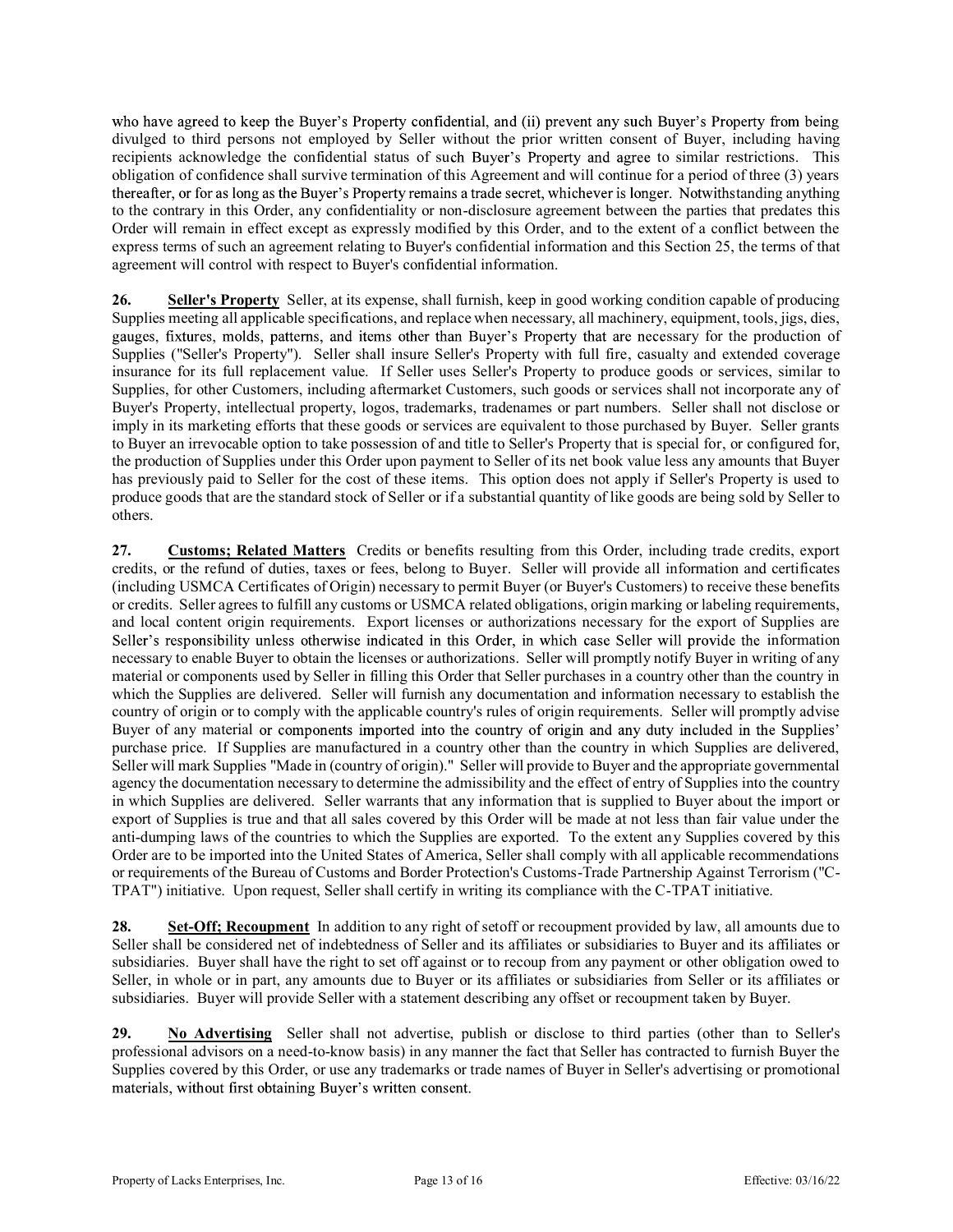30. Relationship of Parties Seller and Buyer are independent contracting parties and nothing in this Order shall make either party the agent or legal representative of the other for any purpose. This Order does not grant either party any authority to assume or to create any obligation on behalf of or in the name of the other. Seller **30. Relationship of Parties** Seller and Buyer are independent contracting parties and nothing in this Order shall make either party the agent or legal representative of the other for any purpose. This Order does not gra responsible for all employment and income taxes, insurance premiums, charges and other expenses it incurs in connection with its performance of the Order, except as expressly provided in a written agreement signed by Buyer. All employees and agents of Seller or its respective contractors are employees or agents solely of Seller or such contractors, and not of Buyer, and are not entitled to employee benefits or other rights accorded to Buyer's employees. Buyer is not responsible for any obligation with respect to employees or agents of Seller or its contractors.

31. Non-Assignment (a) Seller may not assign or delegate its obligations under this Order without Buyer's prior written consent. In the event of any approved assignment or delegation authorized by Buyer, Seller retains all responsibility for Supplies, including, without limitation, all related warranties and claims, unless otherwise expressly agreed in writing by Buyer. (b) With Buyer's prior written consent, Seller may make an assignment of receivables due or to become due to a single financial institution; provided, however, that any such assignment shall be subject to set-off or other proper method of enforcing any claims that Buyer may have under Section 28 of this Order. (c) Buyer will have the right to assign any benefit or duty under an Order to any third party upon notice to Seller with or without consent.

32. Suppliers with Particular Needs Buyer encourages Seller to use suppliers with particular needs. A Supplier with particular needs is a business, which meets one or more of the following conditions: (a) a small business, as defined in Title 15, Section 632 of the United States Code and related regulations; (b) a small business owned and controlled by socially disadvantaged individuals (at least 51% of the business owned and controlled by one or more socially and economically disadvantaged individuals and the management and daily business operations are controlled by one or more such individuals); and (c) a business that is at least 51% owned by a woman or women who also control and operate the business. Upon Buyer's request, Seller will inform Buyer on an annual basis the percentage, based on a dollar value, of the content of the Supplies provided by suppliers with particular needs as well as the basis for claiming that such content was provided by a supplier with particular needs.

33. Basic Working Conditions Seller represents that neither it nor any of its subcontractors or suppliers will (a) utilize forced labor, regardless of its form; (b) employ any person below the age of 15, unless it is part of a government approved job training, apprenticeship or other program that would be clearly beneficial to its participants; or (c) engage in physically abusive disciplinary practices. Seller further represents when it delivers the Supplies that it has complied with the requirements of this Section. Buyer may retain an independent third party, or request Seller to retain one reasonably acceptable to Buyer, to: (a) audit the Seller's compliance with this Section 33 and (b) provide Seller and Buyer with written certification of Seller's compliance, including areas for potential improvement. Seller will bear the cost of any third-party audit and certification under this Section 33, regardless of which party retained the auditor. Buyer, at its option, may accept an audit or certification by Seller in lieu of a third-party certification. For purposes of this Section 33, the temporary assignment of employees of one party to the facilities operated by the other party will not affect the status or change the employment relationship of the assigned employees. It has complied with the requirements of this Section. Hayer may redain an independent third party, or request Seller<br>to retain one reasonably acceptable to Buyer, to: (a) andit the Seller's compliance with this Section 3

# 34. Governing Law; Jurisdiction; Arbitration

 (a) This Order is to be construed according to the laws of the State of Michigan, excluding the provisions of the United Nations Convention on Contracts for the International Sale of Goods and any conflict of laws provisions that would require application of another choice of law.

 (b) Subject to Section 34(c) below regarding arbitration, (i) any litigation on contractual claims arising from this Order may be brought by Buyer in any court(s) having jurisdiction over Seller or, at Buyer's option, in court(s) having jurisdiction over Buyer's headquarters or the Buyer location from which this Order issued, in which event Seller consents to jurisdiction and service of process in accordance with applicable procedures, and (ii) any actions or proceedings by Seller against Buyer may be brought by Seller only in the court(s) having jurisdiction over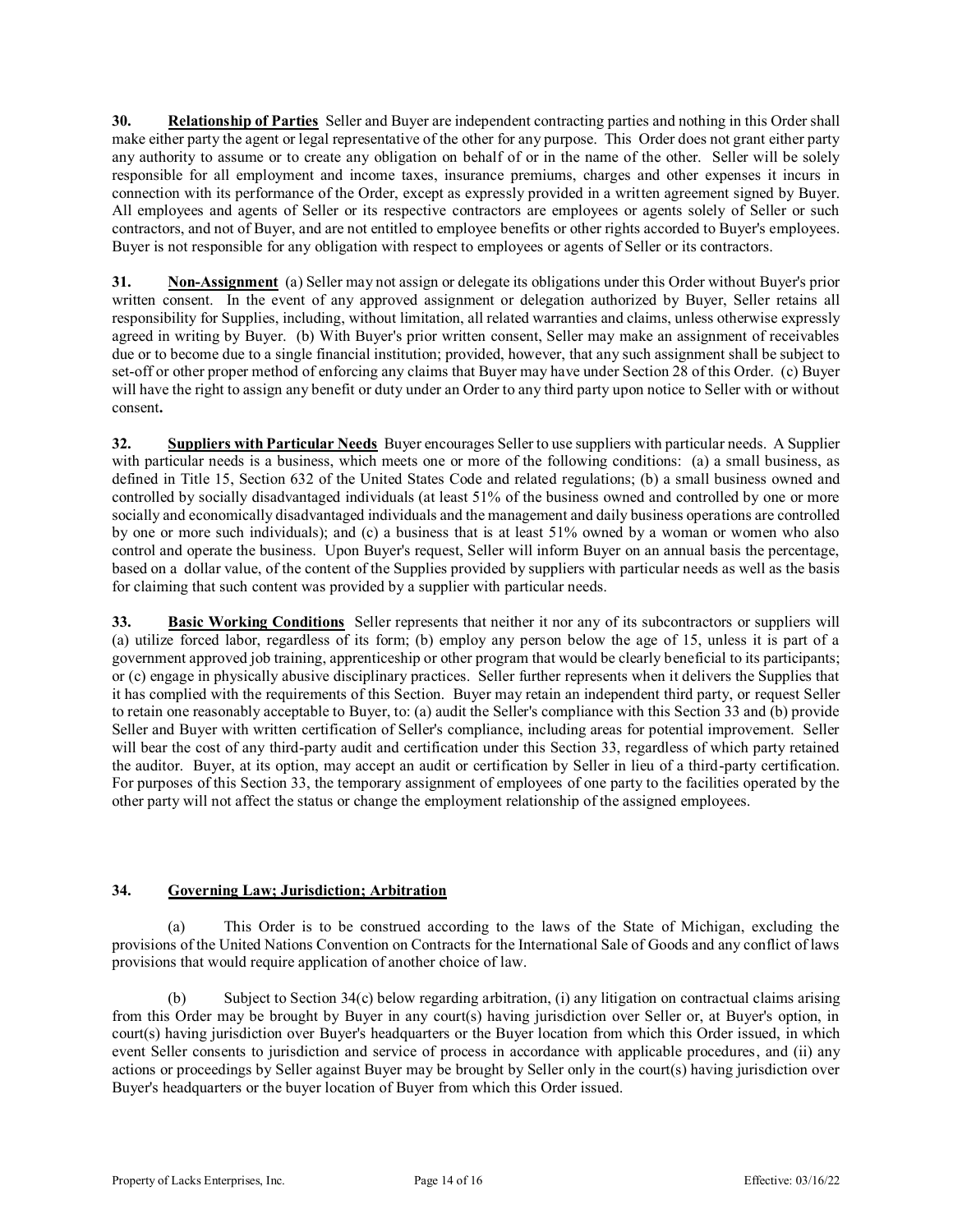(c) The arbitration provisions of this Section 34(c) will be governed by the United States Federal Arbitration Act. At Buyer's option, exercised by written notice any time before or within thirty (30) days following the service of process in a legal action, any dispute regarding the Supplies, the Order, the validity of the Order or any of these Terms, or any other matter between the parties (other than requests for injunctive relief) will be resolved by binding arbitration, conducted in the English language and using a single arbitrator to be selected solely by the Buyer, to be conducted at a location also to be selected solely by the Buyer. The arbitration will be conducted under the commercial arbitration rules of the American Arbitration Association (AAA) and under Rules 26 through 37 of the U.S. Federal Rules of Civil Procedure. The arbitrator will issue written findings of fact and conclusions of law, and may award attorneys' fees and costs to the substantially prevailing party. In no event will any party be awarded punitive or exemplary damages. All arbitration proceedings shall be confidential, except to the extent that disclosure is necessary to enforce an arbitration award in a court of competent jurisdiction or is required by Buyer's Customer(s). A judgment of any court of competent jurisdiction shall be entered upon the award, provided that either party may appeal to the U.S. District Court for the Eastern District of Michigan, for correction of any clear error of fact or law by the arbitrator (provided that the appealing party must first post an appropriate bond and that the prevailing party in any such action will be entitled to its attorneys' fees and costs). binding arbitration, cionducted in the Finglish lumping same during as induction to be selected solely by the Payer. The abitration will be conducted under the conducted at a location also to be selected solely by the Bay

35. Severability If any term of this Order is invalid or unenforceable under any statute, regulation, ordinance, executive order or other rule of law, the term shall be deemed reformed or deleted, as the case may be, but only to the extent necessary to comply with applicable law. The remaining provisions of this Order shall remain in full force and effect.

36. Survival The obligations of Seller to Buyer survive termination of this Order, except as otherwise provided in this Order.

# 37. Entire Agreement; Modifications; No Implied Waiver

exhibits, supplements, or other terms of Buyer specifically referenced in this Order, constitutes the entire agreement between Seller and Buyer with respect to the matters contained in this Order and supersedes all prior oral or written representations and agreements. This Order may only be modified by a written amendment executed by authorized representatives of each party, or by an amendment to the Order issued by Buyer on Buyer's purchase order form through Buyer's standard purchasing protocol and accepted by Seller as provided in Section 1, or, in the case of changes within the scope of Section 9, by a purchase order amendment issued by Buyer. In the event of any conflict between the terms specified in the Order and these Terms, the terms specified in the Order shall govern. Any clerical errors contained in the Order are subject to correction by Buyer. **15. Severability** If any term of bits Order is invalid or unen forceable under any statute, regulation, ordinance, executive order or other rule of law, the term shall be deened reformed or deleted, as the case may be,

 (b) Buyer may modify these Terms with respect to future Orders at an time by posting revised Terms Buyer to Seller, and such revised Terms will apply to all Orders and Order amendments issued thereafter. It is the responsibility of Seller to review and obtain a copy of the current version of the Terms. The Terms that are applicable to the Order or Order amendment shall be the version of the Terms that is in effect on the date of the Order or the Order amendment applicable to the Order, whichever date is later.

 (c) The failure of either party at any time to require performance by the other party of any provision of this Order shall in no way affect the right to require performance at any later time, nor shall the waiver of either party of a breach of any provision of this Order constitute a waiver of any later breach of the same or any other provision of this Order.

38. Conflict of Interest Seller represents and warrants that its performance of the Order will not in any way conflict with any continuing interests or obligations of Seller or its employees or contractors. Seller further warrants that while the Order is in effect, Seller and those of its employees and contractors participating in the performance of the Order will refrain from any activities which could reasonably be expected to present a conflict of interest with respect to Seller's relationship with Buyer or its performance of the Order.